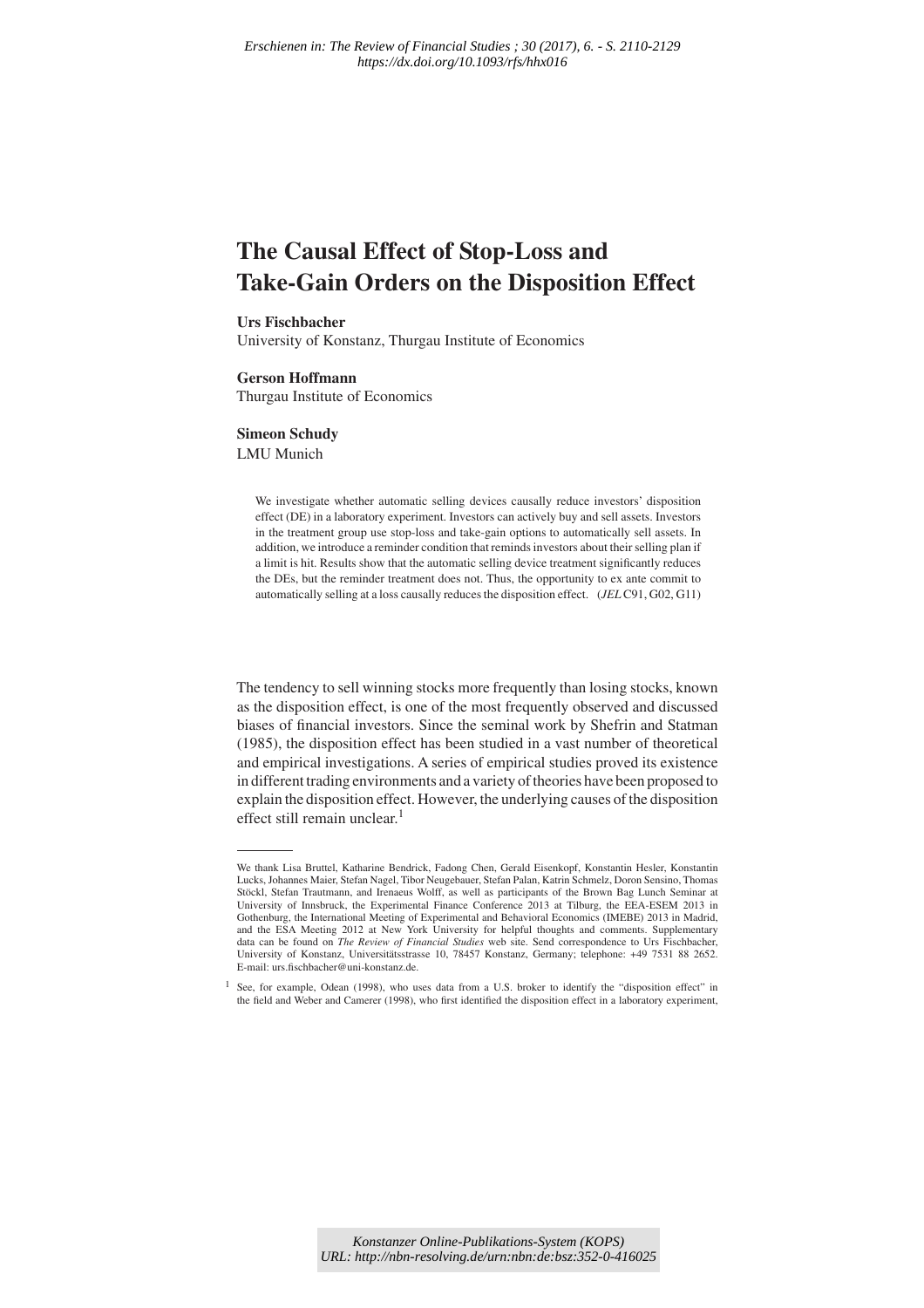On the one hand, prospect theory may—under certain assumptions—explain the disposition effect (for discussion, see, e.g., Barberis and Xiong 2009; Hens and Vlcek 2011; Kaustia 2010b; Henderson 2012; Li and Yang 2013). On the other hand, pride seeking and regret minimization (see Muermann and Volkman 2006; Bleichrodt, Cillo, and Diecidue 2010; O'Curry Fogel and Berry 2006), models of realization utility (see, e.g., Shefrin and Statman 1985; Barberis and Xiong 2009, 2012; Frydman et al. 2014), as well as self-control problems (in combination with prospect theory or realization utility), may explain the existence of the disposition effect. For instance, Barberis (2012, 50) suggests that "a naive investor [...] may exhibit a "disposition effect" in his trading even though he planned to exhibit the opposite of the disposition effect." The current study uses an experimental approach that provides novel insights on the underlying reasons for the disposition effect and highlights the important role of time-inconsistent behavior for the disposition effect. Further, our results shed new light on the recent discussion about whether the disposition effect is driven by preferences or beliefs (see, e.g., Ben-David and Hirshleifer 2012), as well as on the idea that the disposition effect is caused by cognitive dissonance (Chang, Solomon, and Westerfield 2016).

We study the causal effects of (1) automatic selling devices and (2) prespecified selling plans with reminders but without automatic trade realizations on investors' disposition effects. Doing so allows us not only to identify which of these measures can causally reduce the disposition effect but, more importantly, to draw conclusions for the theoretical reasons behind the disposition effect. Our experiment builds on the work of Weber and Camerer (1998), who have shown that forced sales of all stocks at the beginning of every trading period significantly reduce the disposition effect.<sup>2</sup> In contrast to Weber and Camerer (1998), we focus on an environment in which investors have the opportunity to decide themselves if and at what price limit their assets are automatically sold. This novel design feature allows us to highlight the important role of time-inconsistent behavior for the disposition effect. In our experiment, automatic selling devices do not allow for a better implementation of certain trading strategies due to better market access. Consequently, rational traders' disposition effects should not differ across treatments that include or exclude automatic selling devices. However, if investors have self-control problems, their disposition effect may be reduced by automatic selling devices. Investors with self-control problems may plan to realize losses but are reluctant to do so when losses actually occur. If such investors are aware of their selfcontrol problem (i.e., if they are *sophisticated*), they can commit to realizing

Ferris, Haugen, and Makhija (1988), Grinblatt and Keloharju (2001), Shapira and Venezia (2001), Locke and Mann (2005), Dhar and Zhu (2006), Kumar and Lim (2008), Kumar (2009), Kaustia (2010a), Seru, Shumway, and Stoffman (2010), Jin and Scherbina (2011), and Ben-David and Hirshleifer (2012).

<sup>2</sup> The authors conducted this treatment to show that irrational beliefs in mean reversion do not cause the disposition effect in their trading environment. This conclusion follows from the observation that investors do not re-buy assets that were sold at a loss.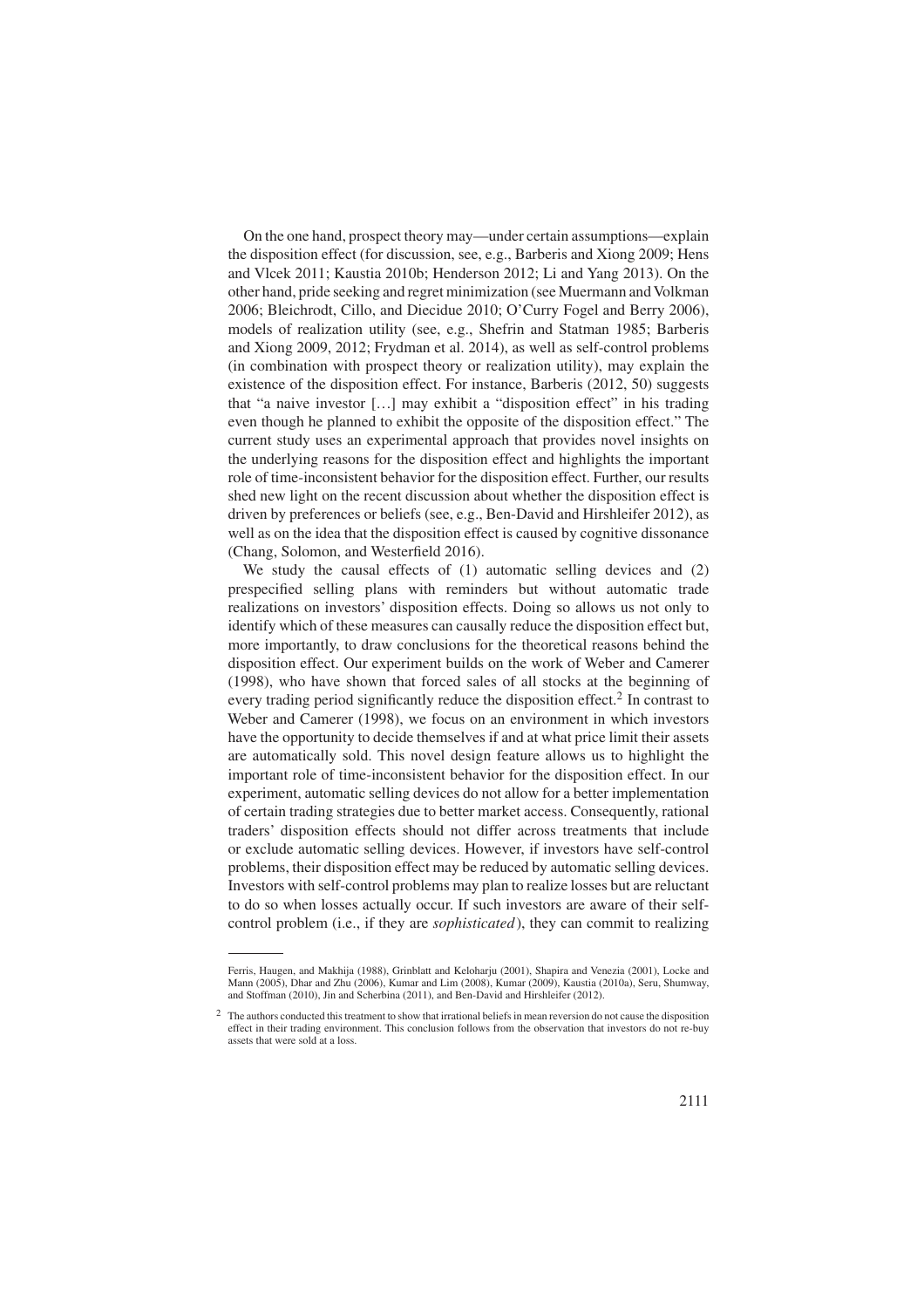losses through automatic selling devices and thereby reduce their disposition effects.

We implement three treatments in our laboratory experiment: a control treatment (from now on *no limit* treatment), a *limit* treatment, and a *reminder* treatment. In the *no limit* treatment, investors can (only) actively buy and sell assets. In the *limit* treatment, investors can additionally use automatic selling devices (stop-loss and take-gain orders). To do so, investors specify a lower and upper price limit when purchasing an asset (with the possibility of later adjustments). As soon as the price hits one of these limits, the automatic selling device sells all units of the respective asset. In the *reminder* treatment investors, as in the *limit* treatment, state price limits for which they plan to sell the assets and are informed if one of these limits is hit, but investors still have to decide on whether or not to realize the trade. As investors are randomly allocated to the different treatments, our design allows us to study whether automatic selling devices can causally reduce the disposition effect, as well as which elements of the automatic selling device (making plans vs. automatic selling) are crucial. In turn, we are able to identify whether committing to realize a loss before the loss occurs is of value to (sophisticated) investors.

By using the measure proposed by Odean (1998), who defines the DE as the difference between the proportion of winners realized (PWR) and the proportion of losers realized (PLR), we find that investors' disposition effects are significantly lower in the *limit* treatment than in the *no limit* and *reminder* treatment. Lower disposition effects in the *limit* treatment are the result of an increase in the PLRs, whereas PWRs do not significantly differ across treatments. These results are qualitatively robust to different definitions of reference prices, such as highest, lowest, first, last, and weighted purchase price. The *reminder* treatment allows us to identify which elements of the *limit* treatment causally reduce the disposition effect. As the disposition effects in *reminder* are as large as in the *no limit* treatment, the causal reduction of the disposition effect in the *limit* treatment stems from the fact that investors have the opportunity to commit to realizing losses ex ante, before these losses occur; this favors a preference-based explanation of the disposition effect that includes time-inconsistent behavior.

We complement a nascent literature studying explicit measures to reduce the disposition effect and highlight the role of time-inconsistent behavior of the disposition effect. Recently, Frydman and Rangel (2014) have shown that subjects' tendency to exhibit a disposition effect is less pronounced if information about a stock's purchase price is less salient. In line with models of realization utility (Barberis and Xiong 2012; Shefrin and Statman 1985; Ingersoll and Jin 2013), in which investors receive a utility burst when selling a risky asset and the size of the burst depends on the gain or loss relative to the purchase price, Frydman and Rangel (2014) find that making purchase price information less salient reduces the size of the disposition effect by 25%. Similarly, our*limit* treatment may also reduce the salience of prices (as investors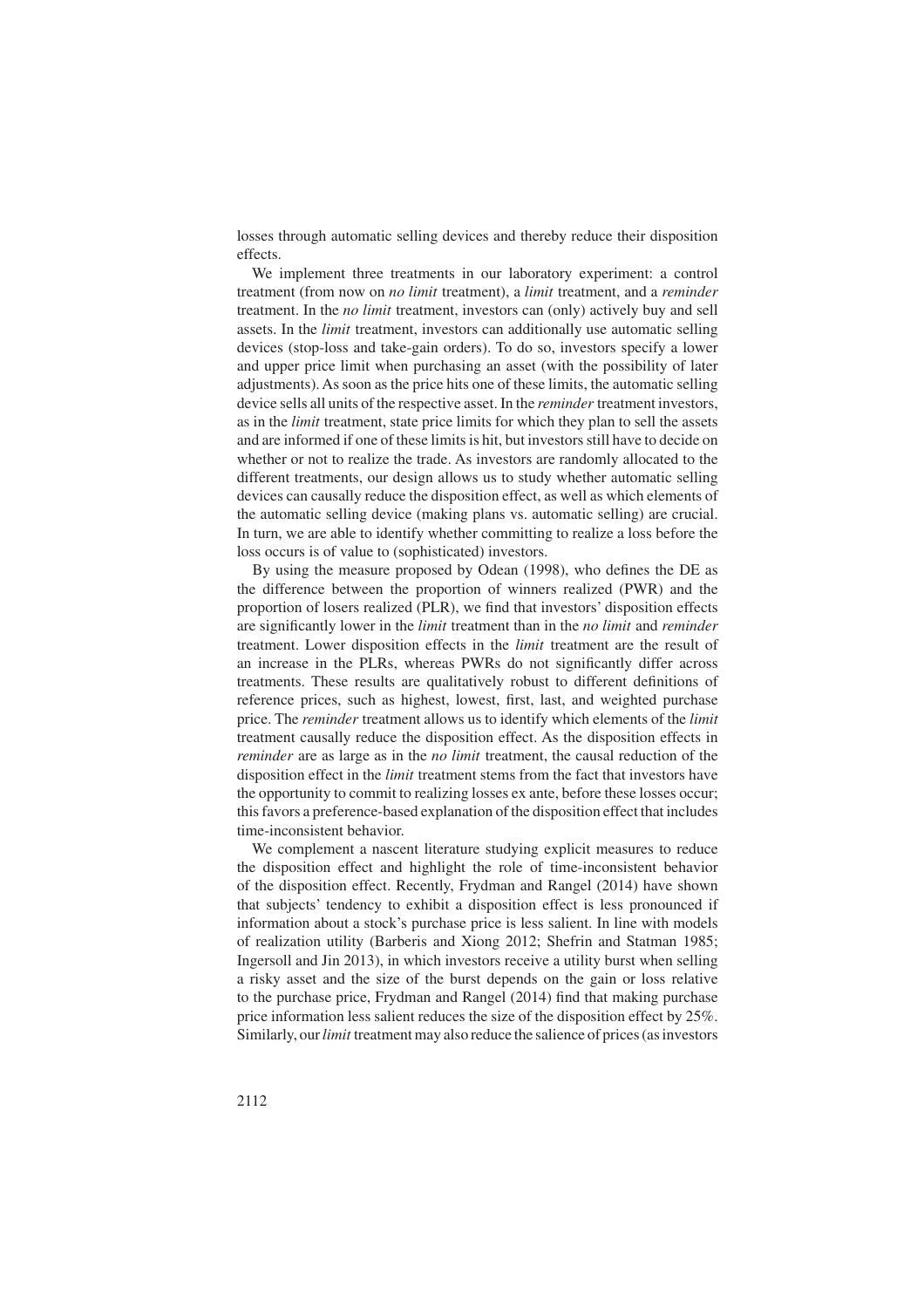can decide on the sale before prices become known). However, a rational timeconsistent individual will anticipate the realization utility loss caused by the automated sale and therefore will be reluctant to commit to it. In addition, realization utility models assume that (realization) utility bursts only occur if the investor does not immediately repurchase the asset. In our trading environment investors who experience an automatic sale of a loss could avoid the negative utility burst by repurchasing the asset for the same price, but they do not do so. Thus, models of realization utility may explain our results only if they explicitly or implicitly model time-inconsistent behavior (see, e.g., Barberis 2012).

Alternative explanations for the disposition effect such as mental accounting (Thaler 1999, p. 189) also cannot explain our treatment effects without taking time-inconsistent behavior into account (explicitly or implicitly). It has also been put forward that active trading after a price change may refer to an immediate reaction to an event (i.e., to affectively hot decision-making; see Loewenstein 2005), whereas choosing limits that eventually cause an automatic sale may refer to decision making in a "cold" phase. This could lead to more deliberative choices when using automatic selling devices.<sup>3</sup> However, if lower affect was the only reason for the reduction of the disposition effect, we should expect our *reminder* treatment to reduce the disposition effect (as investors can remind themselves about their deliberative choice). In a similar way, the *reminder* treatment may help investors to avoid cognitive dissonance. If investors are reluctant to sell losses because doing so means, acknowledging personal purchase failures (see, e.g., Chang, Solomon, and Westerfield 2016) being reminded about the ex ante plan to sell an asset at that loss should offset investors' cognitive dissonance. As the *reminder* treatment does not significantly reduce the disposition effect (but the automatic selling device does), we conclude that neither cognitive dissonance nor affect alone can explain our results.

Concerning the broader question of whether a preference-based or beliefbased explanation for the disposition effect is favorable, we provide at least two pieces of evidence in favor of a preference-based explanation. First, it is difficult to see how the ability to precommit to selling at a specific price in the future should affect beliefs. Second, explaining that the *limit* treatment increases the proportion of losses realized, but the proportion of gains realized remains unchanged is difficult to do with a belief-based explanation (unless there is an exogenous asymmetry in the belief updating process; see, for example, Kuhnen 2015 and the discussion in Ben-David and Hirshleifer 2012, 2517–8). However,

In recent work. Ploner (2014) studies differences in behavior of investors in a simple risk task with a focus on the hot-cold approach. Comparing conditional selling decisions in the strategy method (cold approach) with selling decisions after experiencing a loss (in the hot protocol), he finds that people are more likely to hold onto the risky asset in the hot approach (see also Imas 2016, for a comprehensive discussion of such realization effects).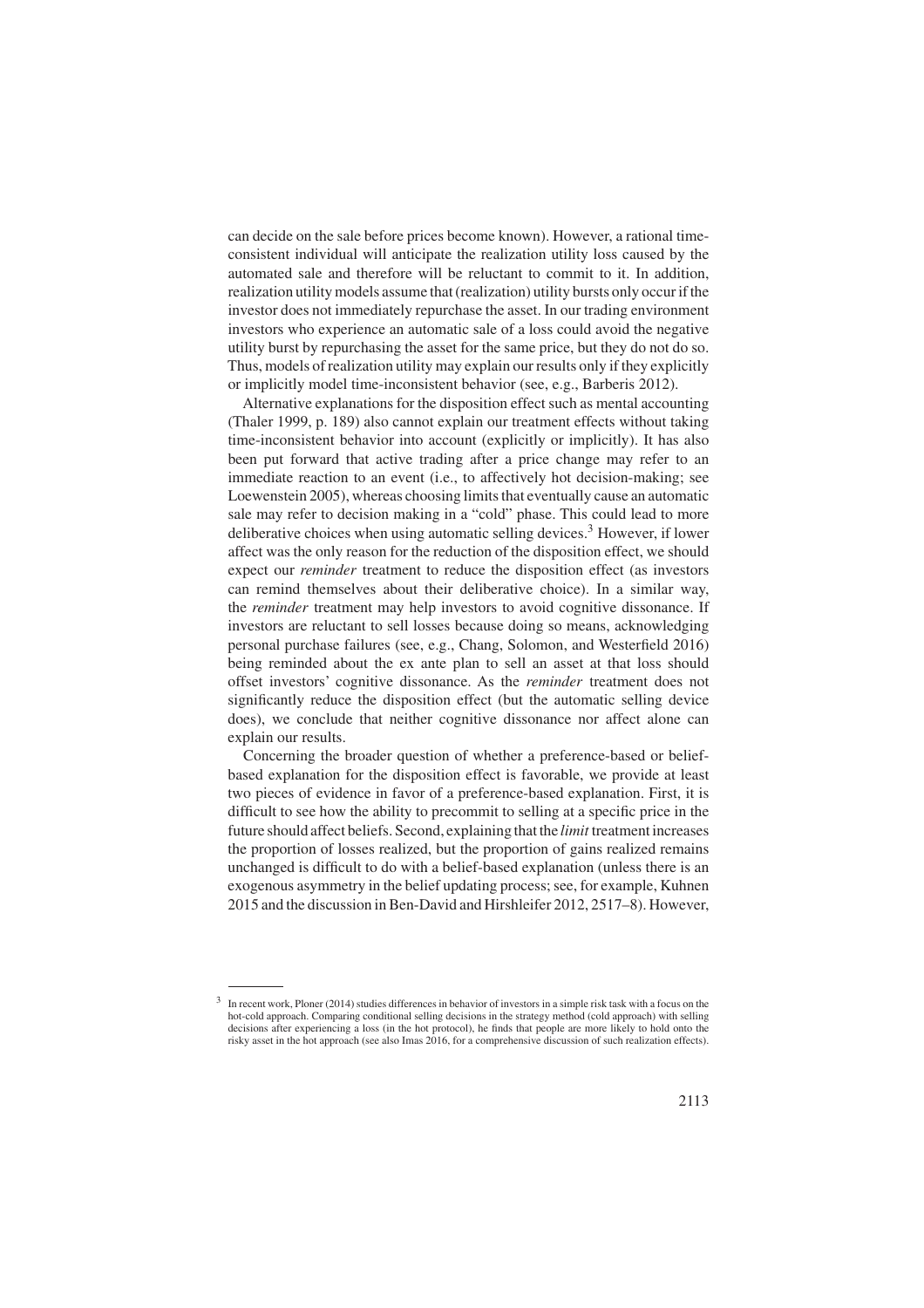the observed asymmetry is in line with a preference-based explanation that includes time-inconsistent behavior.<sup>4</sup>

Apart from providing theoretical insights into the underlying reasons of the disposition effect we provide causal evidence on the effectiveness of automatic selling devices to reduce investors' disposition effects. Thereby, we complement several studies that use non-experimental data to investigate how stop-loss and take-gain orders relate to the disposition effect (see, e.g., Nolte 2012; Linnainmaa 2010; Richards et al. 2015).

# **1. Experimental Design**

The general design of our experiment is similar to the stock market treatment in the experiment of Weber and Welfens (2007). Investors receive an initial endowment of 2000 experimental currency units to make portfolio decisions. Investors can trade six different assets labeled 1–6. The game consists of 34 rounds, starting in round  $-3$  and ending in round 30. In rounds  $-3$  to  $-1$ investors cannot trade but observe the price changes for the six assets. In all rounds 0–30 investors can buy and sell assets. For the rest of the paper we call rounds 0 to 30 "trading rounds." In trading rounds investors can purchase and sell assets from their portfolio according to the quantity of assets in their inventory and the number of points left on their account. The game ends in round 30. All assets remaining in the portfolio are sold automatically and the final earnings in experimental currency units are displayed.

Arandom process determines prices to ensure that investors'trading behavior is not affected by strategic market manipulation or any other interdependence between traders. In round −3 the price of each asset equals 100 experimental currency units and changes in each of the following rounds. In each period, the price either rises by 6% or drops by 5%. The probability of the increase varies across the assets but is constant across the periods for each asset. The investors know this; that is, they know the size of the possible price increase or decrease, and they know that the price-change probabilities vary across asset but are constant across all rounds and independent of investors' trading activities. We implemented the following six probabilities of price increases for the six assets: 40%, 45%, 50%, 50%, 55%, and 60%. These probabilities were unknown to investors.

To find out whether the possibility to use stop-loss and take-gain orders can reduce the disposition effect we employ a between-subjects design, in which one group of randomly selected investors can use stop-loss and takegain orders whereas the control group has no such device. To allow for a within price development comparison, we form pairs of participants across treatments

We thank an anonymous referee for pointing this out.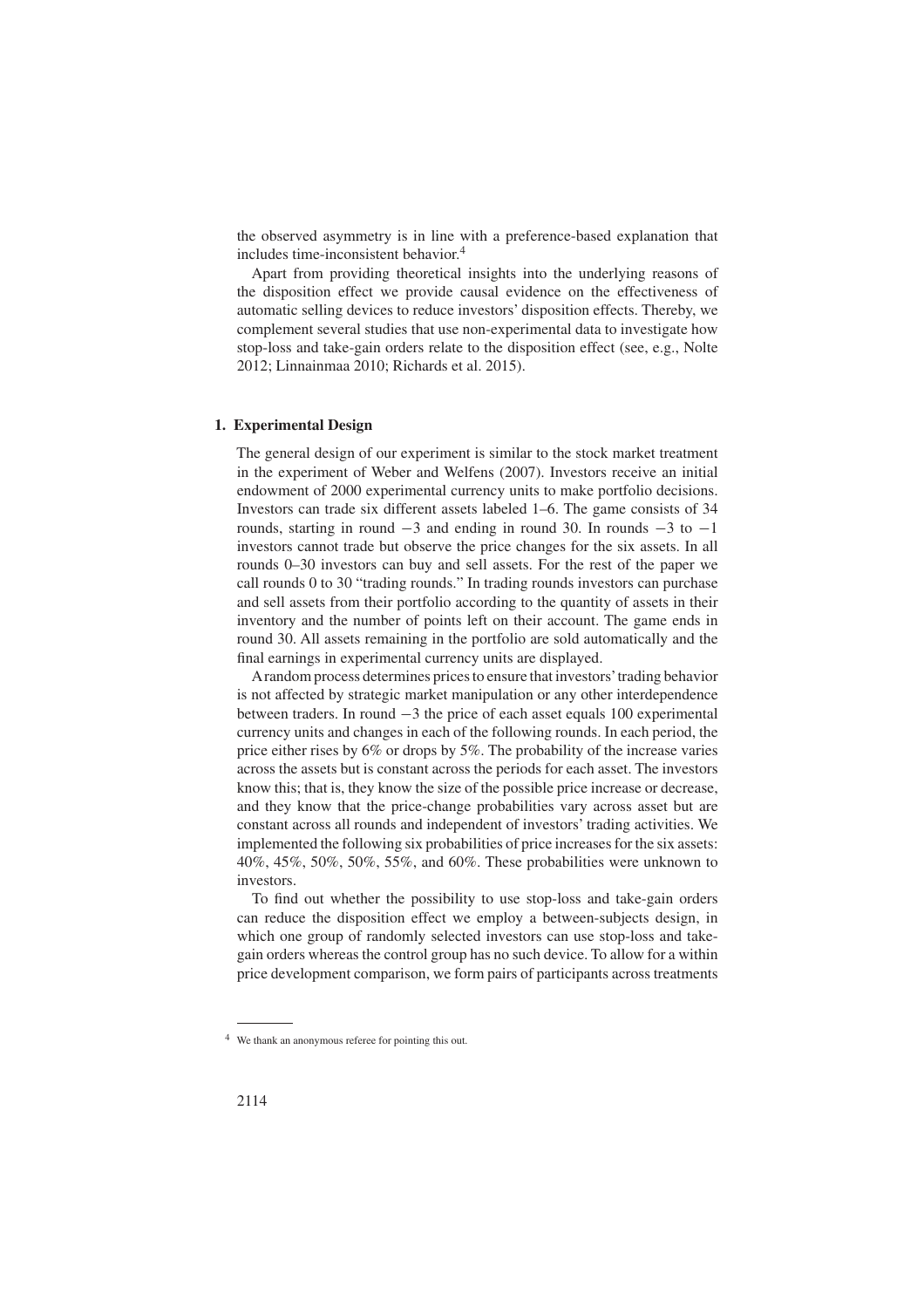(one investor in the *limit* treatment and the other in the *no limit* treatment) who are confronted with the same randomly determined price paths.<sup>5</sup>

In the *limit* treatment, investors had to decide on a price limit below and a price limit above the current price. Whenever the price reached or exceeded these prices, the automatic selling device triggered a sale of all units of the respective asset. Investors had to choose limits when they bought a particular stock for the first time or when they increased the units of an asset in later rounds again from zero to a positive number. Non-binding limits of a price of 0 and 1,000 were possible and investors could adjust limits in every trading round. If investors only sold a fraction of their holdings of an asset or added some units of an asset to their existing holdings, there was the possibility but no need to set new price limits. The automatic selling device triggered a sale of all units of an asset as soon as one of the price limits was reached and sold the assets at the realized price. The automatic selling device informed investors if a price limit was hit. As investors could actively buy and sell assets in all trading rounds, it was possible to repurchase an automatically sold asset in the same round at the same round's price (with no bid-ask spread).

To isolate which elements of the automatic selling device causally reduce the disposition effect and thereby shed more light on the underlying theoretical reasons for the disposition effect, we conducted an additional treatment that we call *reminder*. In this treatment, investors faced the same decision making frame as investors in the *limit* treatment. Investors in the *reminder* treatment had to define a price below and a price above the current price, at which they plan to sell an asset. If investors wished not to state such a target, they could also enter a target price of 0 and 1,000. The choice and revision options of the price limits were the same as in the *limit* treatment. If a price limit was hit, the investor was informed (as in the *limit* treatment). In contrast to the *limit* treatment, no automatic selling device triggered a sale. Instead the investor herself had to decide whether or not to sell (or buy) assets actively in the given trading round.

During the experiment, each participant sat at a randomly assigned and separated PC terminal and received a copy of instructions.<sup>6</sup> A set of control questions as well as a short on-screen trading example ensured the understanding of the game and the trading interface. If any participant repeatedly failed to answer control questions correctly, the experimenter provided an oral explanation. No form of communication was allowed during the experiment. We conducted the experimental sessions in February and April 2015, at the laboratory of the University of Konstanz. We collected the data

<sup>5</sup> Whether the price of an asset increased or decreased was determined randomly by the computer (using the respective probability) at the point in time in which one of the two subjects advanced to the next trading round. For the treatment *reminder*, which is described below, we used the same random prices as in the *limit* and *no limit* treatments.

<sup>6</sup> The Online Appendix provides a copy of the translated instructions.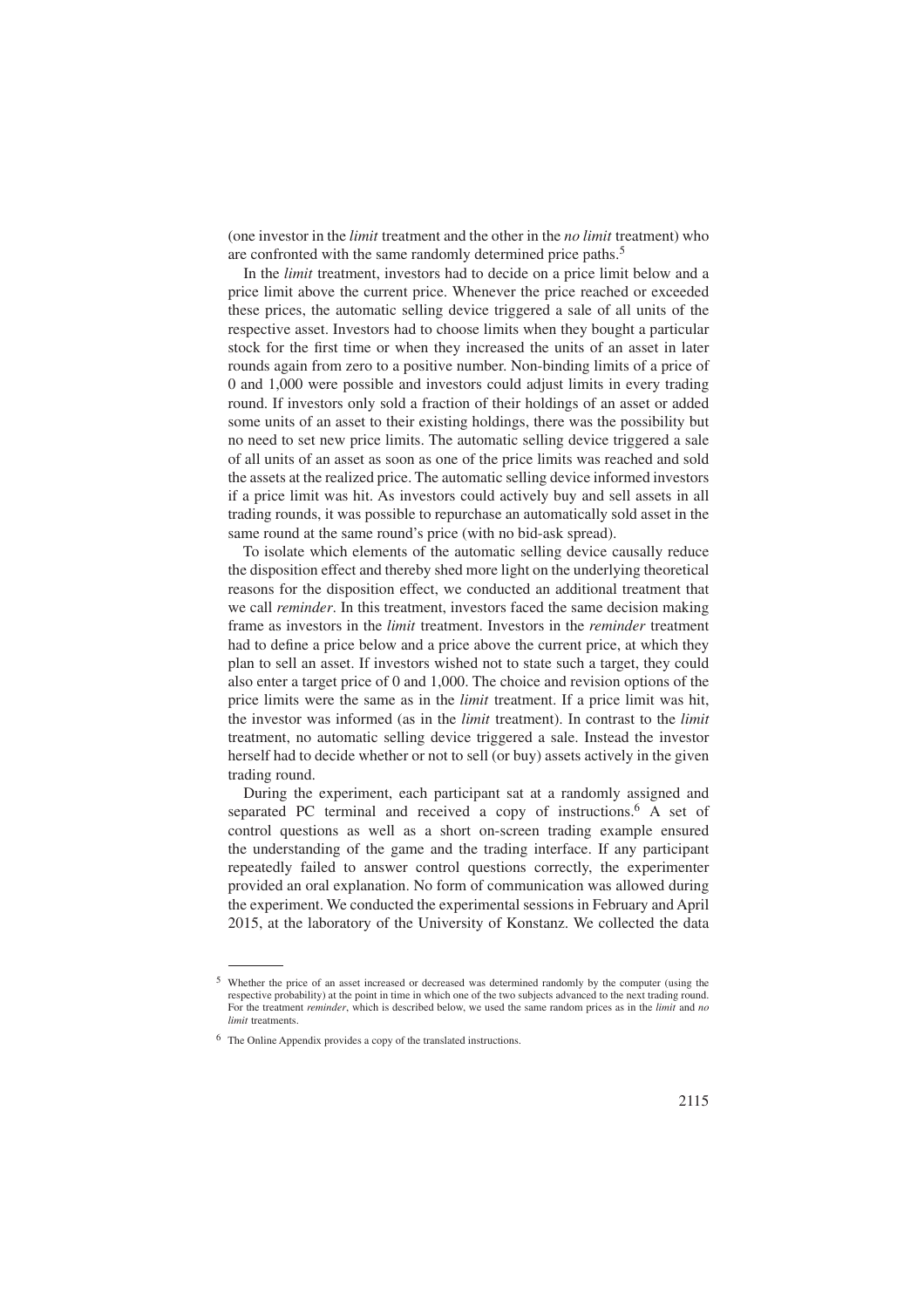over three sessions, with 72 participants in total. We ran the treatments*limit* and *no limit* in parallel within a session, with random allocation of investors to the treatment condition. The treatment *reminder* was run in a single session using the random price developments from the earlier sessions. Participants received a show-up fee of 4 euros, which were added to the earnings from the trading experiment (where 200 points corresponded to 1 euro). The experiment took about one hour and 15 minutes, and average income (including the show-up fee) was about 17 euros. We programmed and conducted the experiment by using z-Tree (Fischbacher 2007). We recruited participants by using the online recruiting system ORSEE (Greiner 2004). Participants were part of the local subject pool, including undergraduate and graduate students of all fields of study.

## **2. Measurement of the Disposition Effect**

To calculate the disposition effect, we build on the work of Odean (1998), whose method relates all sales to all possibilities to sell at a gain or a loss. An asset is regarded as a winner (loser), if the current price lies above (below) a certain reference price. For reasons of comparability (for instance, with Weber and Welfens 2007), we use the (quantity) weighted average purchase price as the reference price throughout the paper.<sup>7</sup> The proportion of winners realized (PWR) and the proportion of losers realized (PLR) are defined as

> *PWR*<sup>=</sup> *units sold at a gain possible number of units to sell at again*,

> *PLR*=  $\frac{units \, sold \, at \, a \, loss}{possible \, number \, of \, units \, to \, sell \, at \, a \, loss}$ .

The disposition effect (DE) is defined as the difference between PWR and PLR  $(DE = PWR-PLR)$ . The DE measure ranges between  $-1$  and  $1$ . A DE measure of zero means that the investor realizes winners and losers at the same rate relative to selling opportunities. For investors who generally refrain from selling assets that incur a loss but always realize gains, the DE equals one, because the PLR equals zero and the PWR equals one. For the other extreme, that is, if investors show the strongest eagerness to sell assets that incur a loss and never sell assets that yield a gain, the DE equals  $-1$ , because the PLR equals one and the PWR equals zero.

<sup>7</sup> We also conducted analyses using the first, last, lowest, and highest purchase price as reference prices. Qualitative results are robust if not reported otherwise.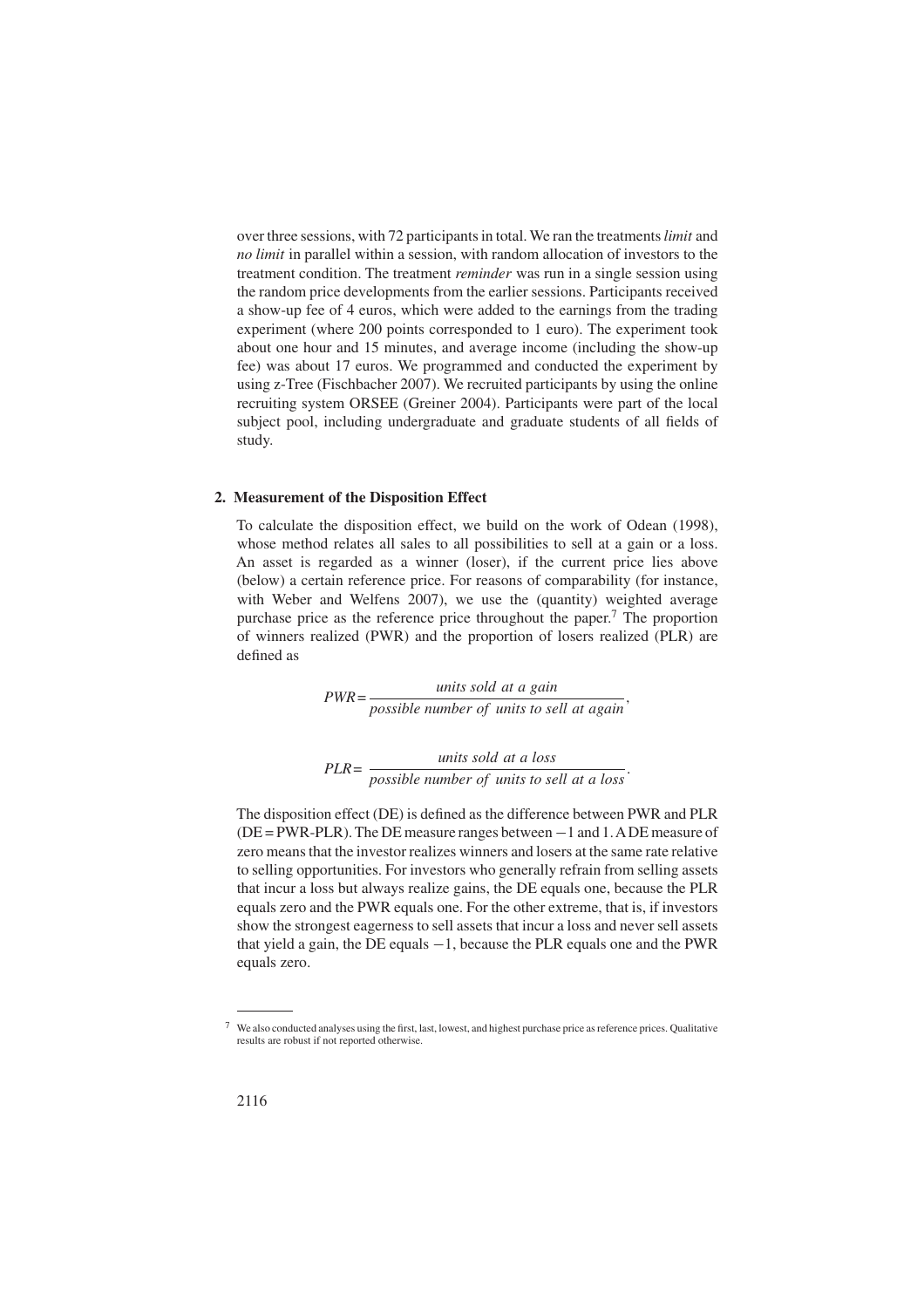We measure sales and possibilities to sell at a gain or loss as follows. Sales at a gain (loss) correspond to the number of assets actually sold at a gain (loss), regardless of whether the asset was sold automatically or manually. Possibilities to sell at a gain (loss) correspond to the units of assets an investor can sell, for which current price is higher (lower) than the reference price. The possibilities to sell at a gain (loss) correspond to the units of assets an investor owns in each round for which the current price is higher (lower) than the reference price.<sup>8</sup> We briefly illustrate this measure with an example. Let us assume an investor buys five units of an asset in round 1 and sells them in round 5. Let us further assume that the price decreased according to the reference price in round 2 but then increased according to the reference price in rounds 3, 4, and 5 such that in rounds 3, 4, and 5 the five units trade at a price above the reference price. We will count five possibilities to sell at a loss in round 2 and five possibilities to sell at a gain in each of rounds 3, 4, and 5, which gives a total of five possibilities to sell at a loss and 15 possibilities to sell at a gain.

Finally, note that we cannot measure the disposition effect if an investor never has the possibility to sell at a gain (loss), because the PWR (PLR) is not defined in this case. This exceptional case applies to one individual in the *no limit* and one in the *limit* treatment who both had no possibility to sell at a loss.

### **3. Theoretical and Empirical Benchmarks**

Let us briefly discuss investors' optimal trading strategies and the resulting theoretical benchmarks for our experiment. Subjects know that the probabilities of price increases for each asset are constant over time but they do not know the actual probabilities. Assume a rational and risk-neutral subject who is willing to invest and has the same priors for the probabilities of a price increase for each asset. For such a subject investing in the asset with the highest price increase since the start is optimal. Because all assets start at the same price, the asset with the highest price increase is the asset with the highest current price. Thus, a rational and risk neutral subject with identical priors will either not invest or invest all her points in the asset(s) with the highest price. Hence, a simple rule of thumb, namely "invest all points in the asset with the highest price or do not invest" is optimal for risk neutral investors (given the information investors received in the experiment). This rule of thumb yields on average a negative DE measure.<sup>9</sup> A second theoretical benchmark is random trading behavior, which would result in individual disposition effects

As investors can buy assets from round 0 on and all assets are automatically sold in round 30, the measure can be defined in periods 1 to 29.

The DE measures that are the result of the simple trading heuristic are defined for 18 out of the 22 price developments (as the heuristic yields no possibility to sell at a loss for four price developments) and range from  $-1$  to  $-0.625$ .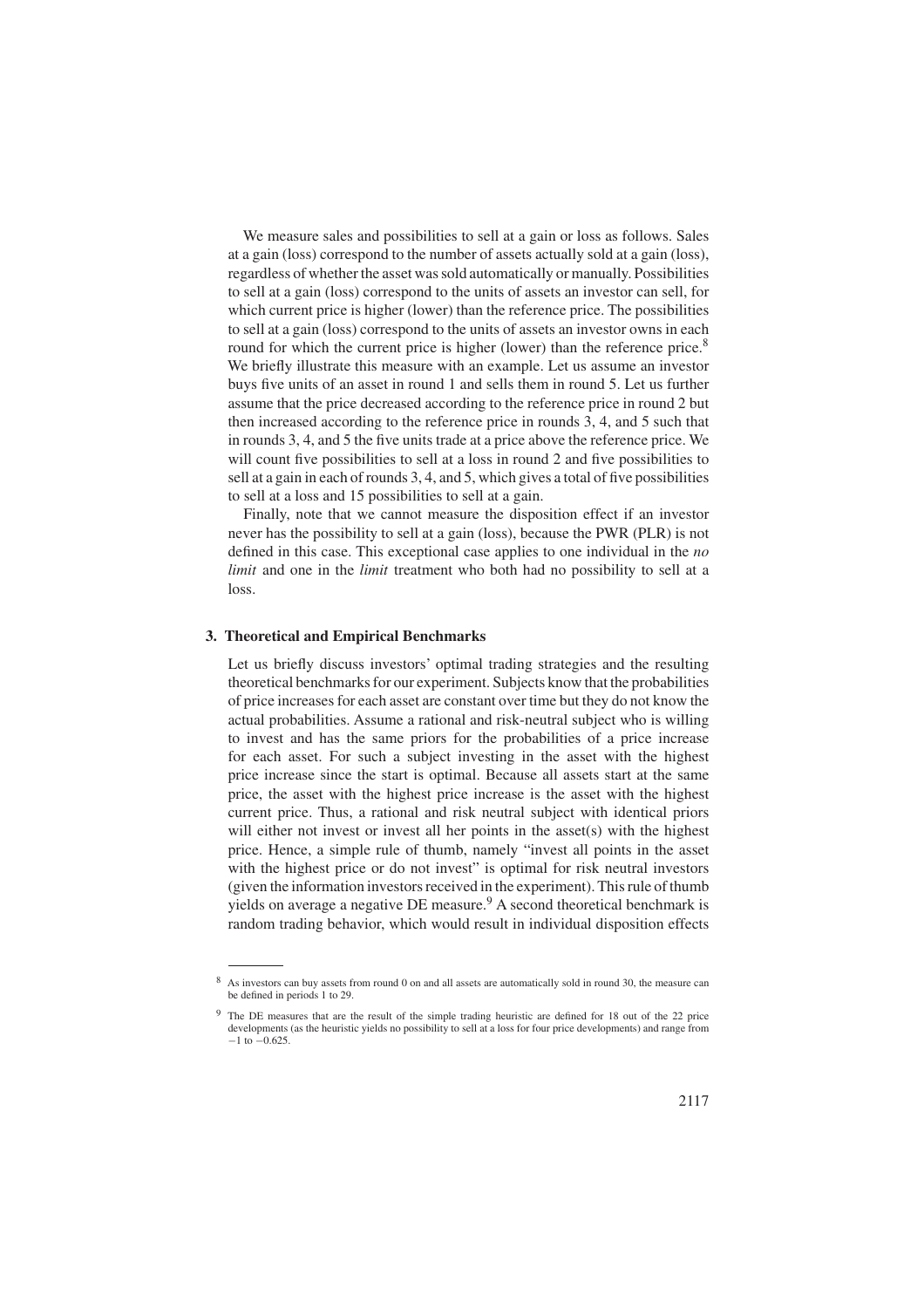

**Figure 1** Cumulative distributions of individual DEs

being symmetrically distributed around zero. While these benchmarks help to interpret the obtained values of DEs in general, our main interest lies in comparing DEs across experimental treatments, which should not significantly differ if investors are trading rationally (or randomly). Consequently, we mainly focus on the empirical benchmark, that is, the distribution of DEs in the *no limit* treatment.

# **4. Results**

We structure the results section in four parts. The first part focuses on the main research question: whether the possibility to use stop-loss and take-gain options causally reduces the disposition effect and if so, why. In Subsection 4.2 we discuss the portfolio choices of our investors in more detail. Subsection 4.3 presents limit use in the limit treatment, and in Subsection 4.4, we provide regression analyses on DEs and PLRs across treatments controlling for risk preferences, overconfidence and socio-economic background variables.

# **4.1 Automatic selling devices and the disposition effect**

We first report whether the *limit* treatment causally reduces the disposition effect. Then we show whether the reduction is due to an increase in realized losses (i.e., through PLR) or due to a decrease in realized gains (i.e., through PWR). Finally, we report the results from the *reminder* treatment. To investigate whether the *limit* treatment is effective, we compare the distribution of DEs across the treatments (Figure 1), as well as how the DEs differ across treatments for given price developments (Figure 2). Figure 1 shows the cumulative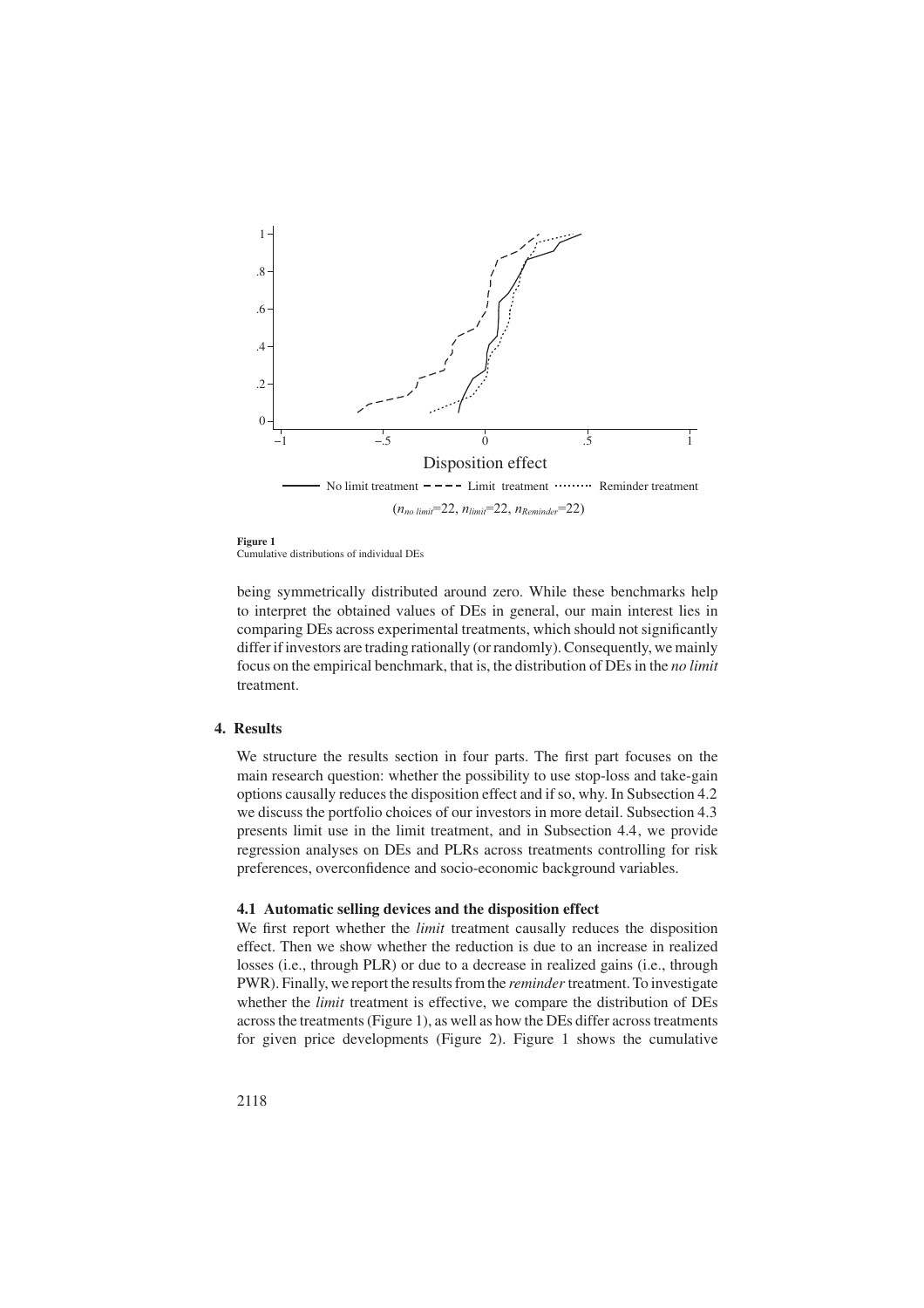

**Figure 2** DE for investors facing same price development

distribution (cdf) of the individual disposition effects using the weighted average purchase price as the reference price.<sup>10</sup> The cdf in the *limit* treatment is clearly to the left of the cdf for the *no limit* treatment; that is, DE values are significantly lower in the *limit* treatment (Kolmogorov-Smirnov test, p=0.002). Further, referring to our random-trading benchmark, a binomial test rejects the H0 that investors are equally likely to have a positive or negative DE in the *no limit* ( $p=0.052$ ) and *reminder* treatment ( $p=0.004$ ), whereas it fails to reject this  $H_0$  in the *limit* treatment ( $p=0.832$ ).

Figure 2 shows the DE for pairs of investors across treatments facing the same price development. Each point reflects how large the DE was for a specific price development in the *no limit* and *limit* treatment. It becomes clear from the figure that more observations are below or close to the 45°line. That is, for most price developments, DEs are larger in the *no limit* treatment. A Wilcoxon signed-rank test rejects the equality of the population mean ranks ( $p=0.008$ ). We summarize these findings in Result 1.

**Result 1:** The disposition effect is significantly lower in the limit treatment than in the no limit treatment.

Separating the DE into its two components (PWR and PLR) makes it possible to disentangle whether the *limit* treatment reduces the disposition effect due

<sup>10</sup> As the DEs for one individual in the *no limit* treatment and one individual in the *limit* treatment are not defined (as these investors had no possibility to sell any asset at a loss), we excluded these individuals, as well as the DEs/PLRs of those subjects, who experienced the same price developments from the figures and the nonparametric analyses.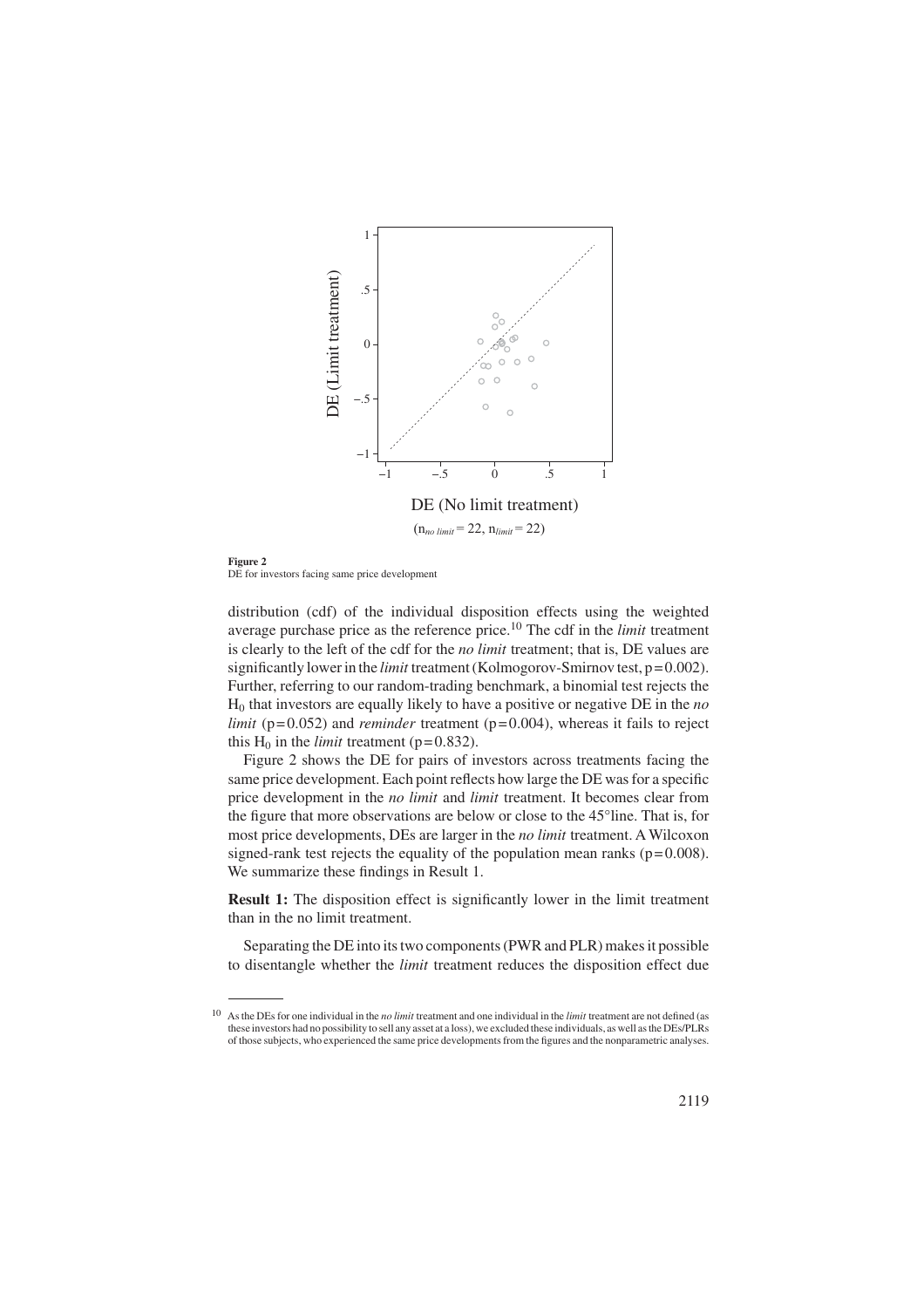to a higher proportion of realized losses or due to a lower proportion of realized gains.<sup>11</sup> Figure 3 shows the cumulative distributions for the PLR and PWR across treatments. The cdf of the PLR in the *limit* treatment first order stochastically dominates the cdf in the *no limit* treatment (Kolmogorov-Smirnov test, two-sided,  $p=0.049$ ). However, we cannot reject the equality of distributions for the PWR (Kolmogorov-Smirnov test, two-sided, p=0.632). We summarize our finding in Result 2:

**Result 2**: The limit treatment increases the proportion of losers realized but does not significantly affect the proportion of winners realized.

Results 1 and 2 show that the possibility to use automatic selling devices causally reduces the disposition effect by significantly increasing the proportion of losses realized. As the *limit* treatment does not provide better market access we can exclude that the reduction in DEs is due to the fact that rational traders are more able to implement optimal trading strategies.<sup>12</sup> Instead, the *limit* treatment reduces the disposition effect either because it changes the way investors trade (as they think about price limits when purchasing assets) or because investors can use the automatic selling device as a commitment to sell assets at a loss *before* they experience the loss. The *reminder* treatment lets us disentangle these two possibilities. As in the *limit* treatment, in *reminder* investors also had to enter lower and upper price limits for which they planned to sell their assets and received a message if one of their price limits had been hit.<sup>13</sup> However, in *reminder* no automatic selling device triggered a sale. Figures 1 and 3 show that the cumulative distribution functions of DEs and PLRs in *reminder* significantly differ from those in the *limit* treatment (Kolmogorov-Smirnov test, *reminder vs. limit* treatment, DE: p=0.007, PLR: p=0.020, PWR: p=0.872) and overlap with those in the *no limit* treatment (Kolmogorov-Smirnov test, *reminder* treatment *vs. no limit* treatment, DE: p=0.394, PLR: p=0.109, PWR: p=0.632). Consequently, we conclude that it is not enough to make people think about price limits and remind them about these limits when they are hit to reduce the reluctance to realize losses. Instead, the *limit* treatment is effective, because it provides an opportunity to commit to selling at a loss before the loss actually occurs. We summarize this finding in Result 3:

<sup>&</sup>lt;sup>11</sup> Note that, consistent with previous findings by Weber and Welfens (2007), the correlation between the PLR and PWR in the *no limit* and *limit* treatment is small and insignificant (*no limit* treatment: Spearman's  $\rho = -0.09$ , p-value = 0.685, *limit* treatment: ρ =0.23, p-value = 0.305, *reminder*: ρ =−0.01, p-value = 0.965).

<sup>&</sup>lt;sup>12</sup> As this could be the case in the real world, we also conducted additional treatments in which market access was restricted. Results from these treatments are qualitatively similar and available on request. We thank an anonymous referee for pointing out the theoretical advantages of the environment with unrestricted access.

<sup>&</sup>lt;sup>13</sup> Note that limit choices (measured as the individual average difference between trading prices and the limit, excluding those who did not set a limit) do not significantly differ between the *reminder* and *limit* treatment (Kolmogorov-Smirnov test, *reminder* treatment vs. *limit* treatment, lower limits: p=0.157, upper limits: p=0.434). Also, the number of subjects who never set a lower limit (upper limit) does not significantly differ (Fisher-exact test, for lower limits:  $p=0.281$ , for upper limits:  $p=0.185$ ).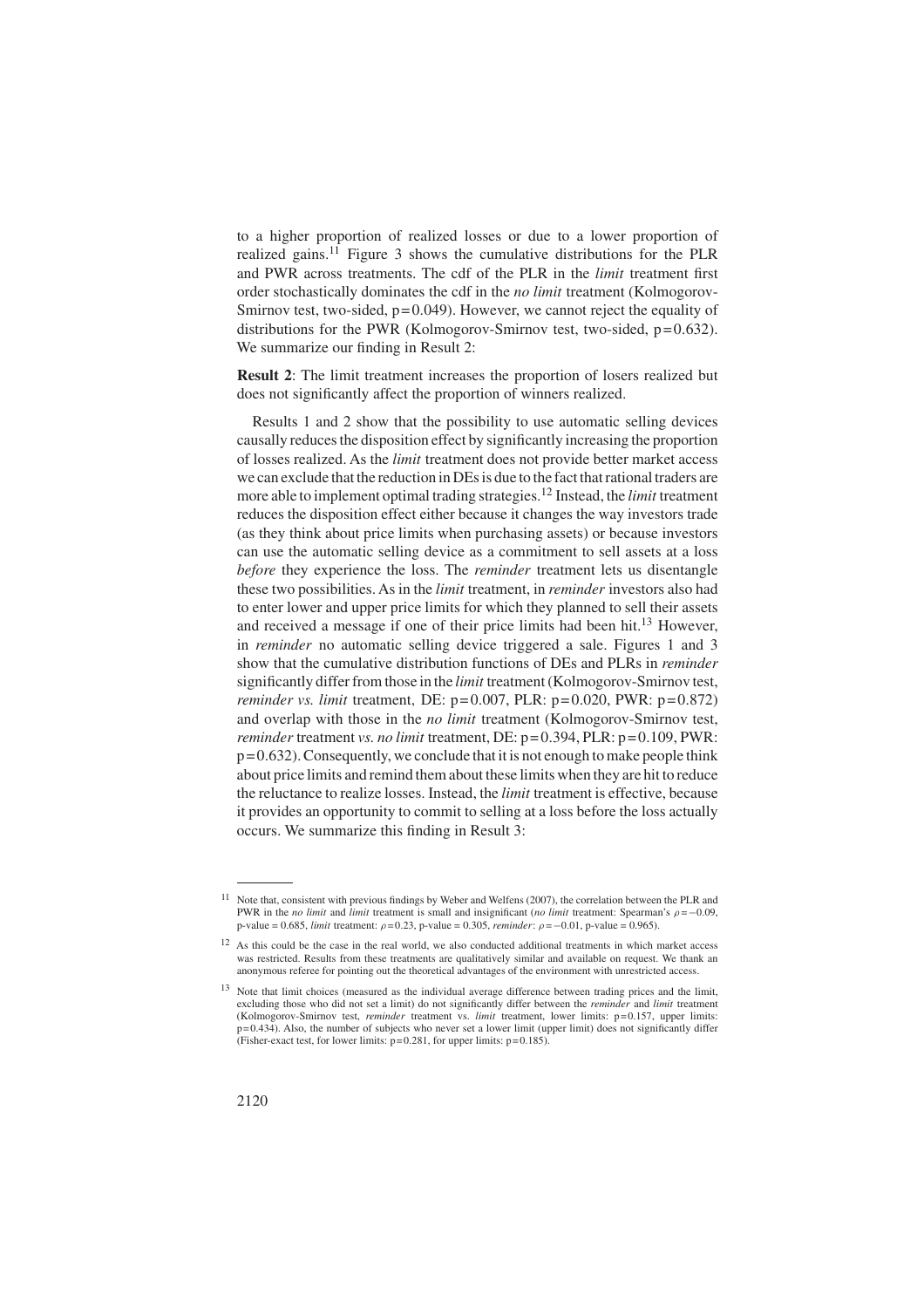

**Figure 3**

PLR and PWR across treatments. PLR is presented in (A), and PWR is presented in (B).

**Result 3**: Reminders about selling plans are ineffective.

# **4.2 Investors' portfolio choices**

In this section we briefly shed light on investors' portfolio choices. At the beginning of the experiment, investors hold, on average, about 50% of their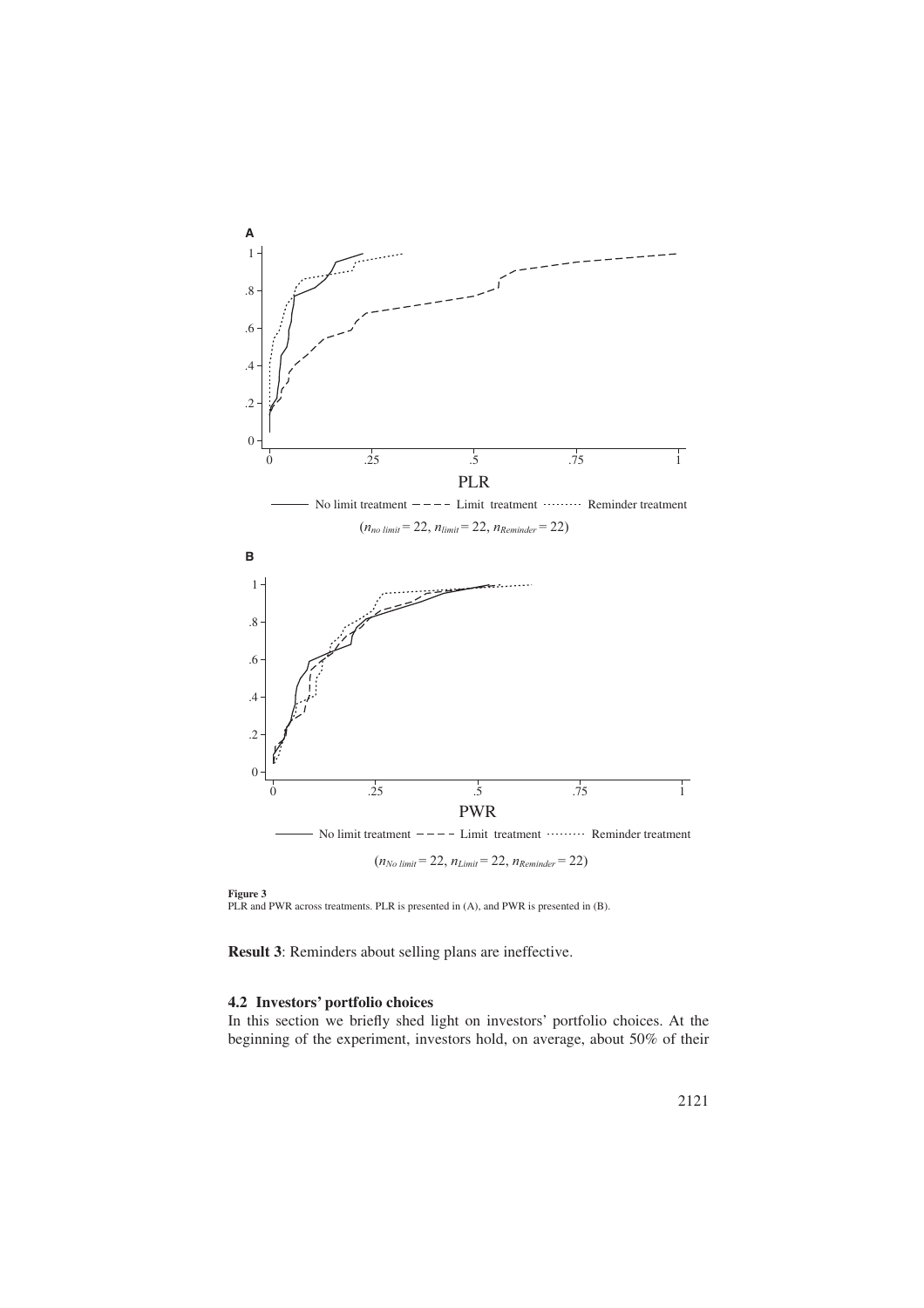

**Figure 4** Share of wealth in risky assets across treatments

wealth in risky assets (see Figure 4). This share is stable over time in the *limit* treatment and *reminder*. However, investors in the *no limit* treatment increase the share of wealth invested in assets over time to up to 75% (as they reduce the absolute number of points on their account over time). To understand this development better, we further present investors' relative portfolio choice according to price realizations. We rank the assets according to their relative price level from rank 1 (highest price) to rank 6 (lowest price) for each round. If two or more assets have the same price, both receive the upper rank and the respective rank(s) below are empty (e.g., if two assets have the highest price both receive rank 1, and rank 2 is consequently empty).<sup>14</sup> In a next step we calculate the relative quantities of each asset for each round.<sup>15</sup> Figure 5 shows the average relative quantity by treatment across rounds.

The relative quantity of the asset with the highest price in the *limit* treatment is, on average, (round 0 to 29) 38.2%, whereas it is only 25.9% in the *no-limit* treatment (Wilcoxon signed-rank test,  $p=0.133$ ). The average relative quantity of the asset with the lowest price is 12.8% in the *limit* treatment and 19.9% in the *no-limit* treatment (Wilcoxon signed-rank test, p=0.184). In *reminder* average relative quantity of the asset with the highest price amounts to 24.4% (Wilcoxon signed-rank test, *reminder* vs. *limit* treatment p=0.09, *reminder* vs. no *limit* treatment  $p=0.787$  and the average relative quantity of the asset

.

$$
\sum_{j=1}^{6} # of units held in risky good with price rank j
$$

<sup>&</sup>lt;sup>14</sup> Note that this may lead to an overrepresentation of some ranks in some rounds, but does not systematically affect the treatment comparison because for each price development we have one investor in each treatment.

<sup>&</sup>lt;sup>15</sup> Relative quantity =  $\frac{\# of \ units \ held \ in \ risky \ good \ with \ price \ rank \ i}{6}$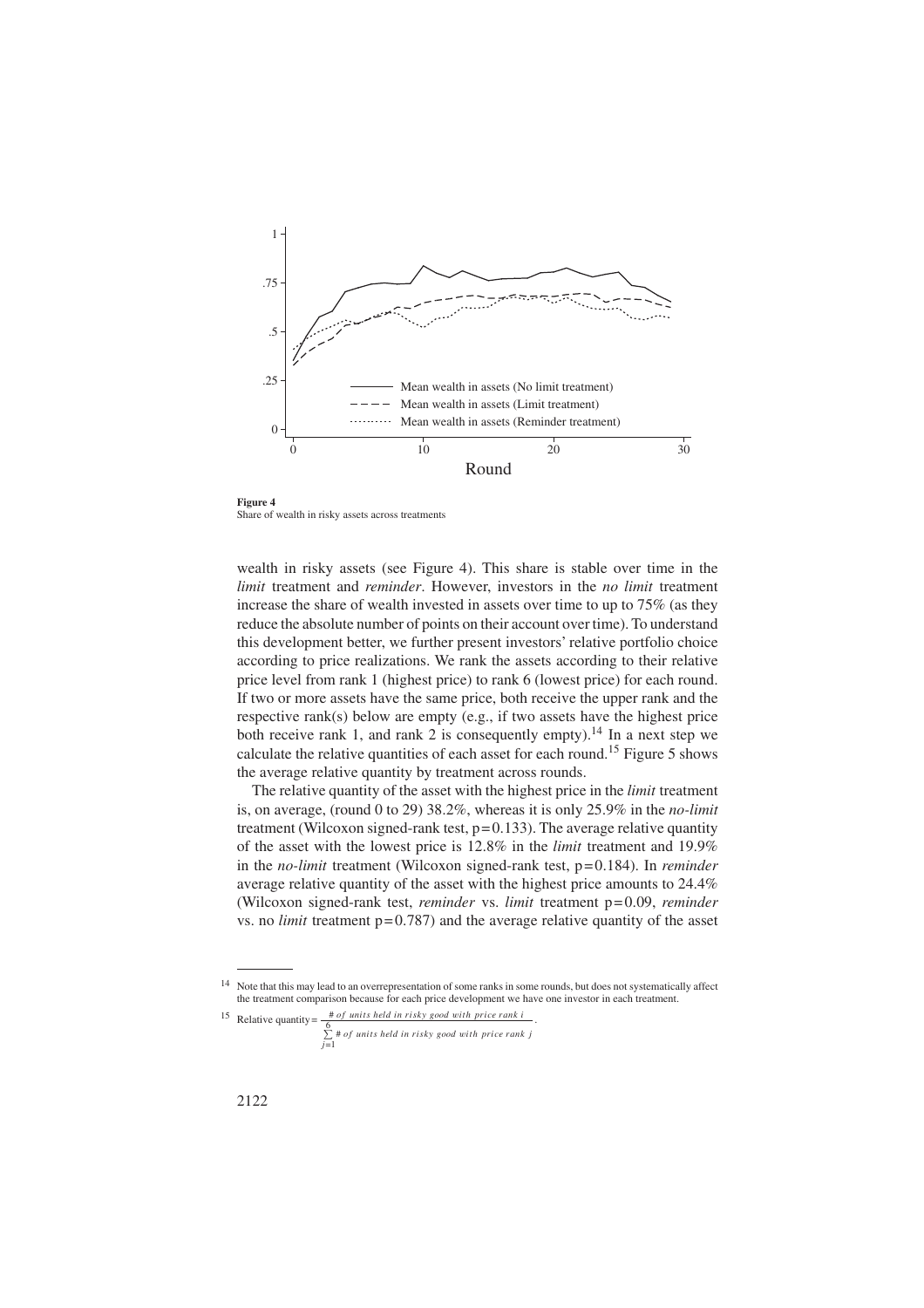

**Figure 5** Average relative quantities in the treatments

with the lowest price to 19.4% (Wilcoxon signed-rank test, *reminder* vs. *limit* treatment p=0.379 *reminder* vs. no *limit* treatment p=0.865).

Interestingly, we do not observe a general time trend with respect to portfolio choice. Instead, after few rounds investors in the *limit* treatment tend to hold the asset with the highest price more frequently than in the *no limit* and *reminder* treatment. Consequently, for the same price developments, traders in the *limit* treatment have significantly fewer possibilities to sell at a loss ( $PSL_{nolimit}$  = 165.05 vs.  $PSL<sub>limit</sub> = 74.09$ ,  $p < 0.01$ ) and tend to have (insignificantly) more possibilities to sell at a gain  $(PSG<sub>nonimit</sub> = 218.09$  vs.  $PSG<sub>limit</sub> = 224.09$ ,  $p=0.906$ ).

# **4.3 Limit use**

Table 1 provides an overview on DEs across treatments and the use of limits. First note that not all investors in the *limit treatment* make use of the limit option. Thirteen out of 22 investors (for whom the DE is defined) use both limits. Two investors use only the lower limit and no investor uses only the upper limit. The investors who use both limits use the upper limit in about 44% of the cases and the lower limit in about 50% of the cases (Wilcoxon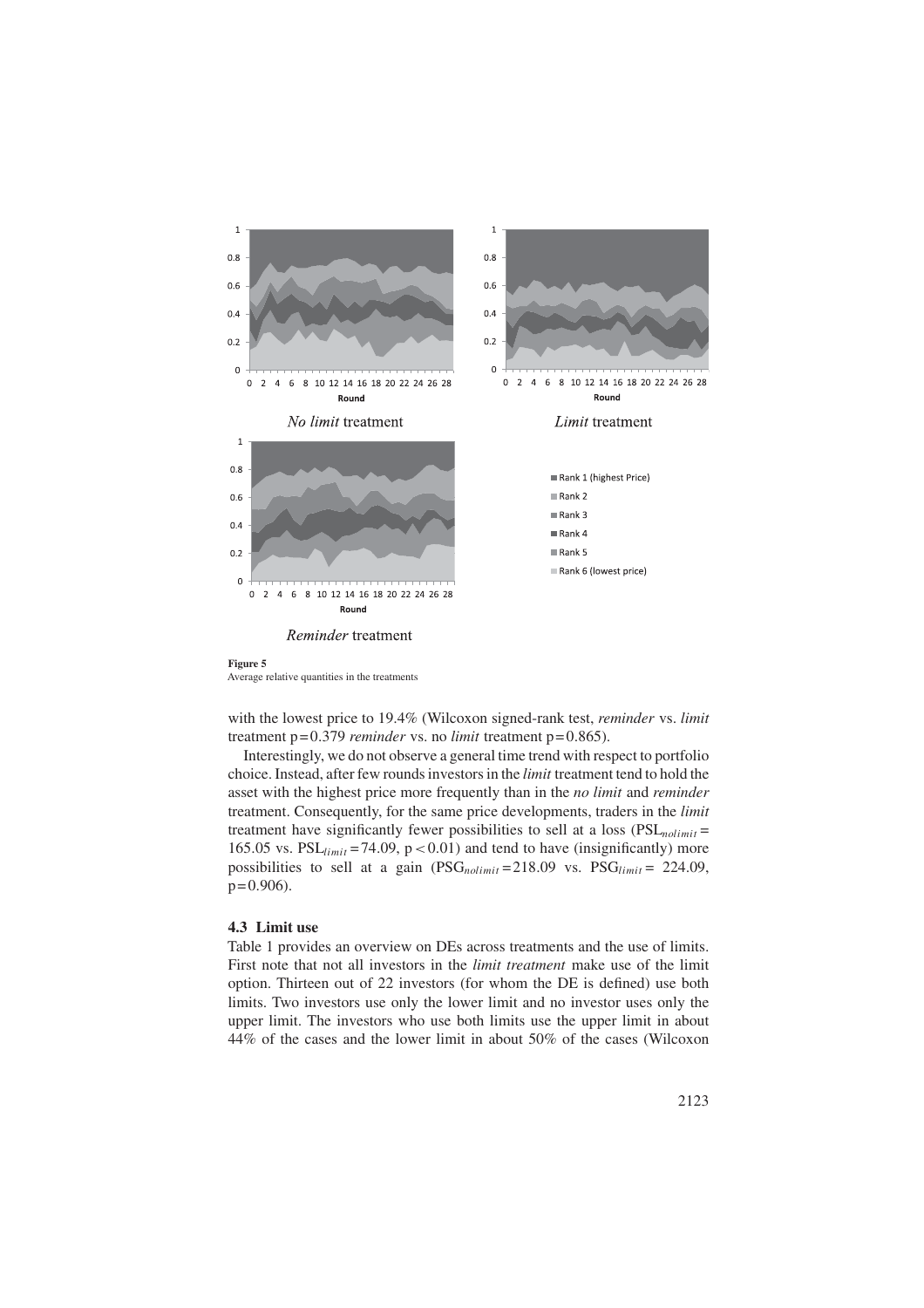#### **Table 1 DE, PLR, PWR, and limit use**

|                                                                                            | Treatment |                 |                 |  |
|--------------------------------------------------------------------------------------------|-----------|-----------------|-----------------|--|
|                                                                                            | No limit  | Limit           | Reminder        |  |
| Main outcomes (all investors)                                                              |           |                 |                 |  |
| Disposition effect                                                                         | 0.082     | $-0.106$        | 0.088           |  |
| Share of investors with $DE > 0$                                                           | 0.727     | 0.455           | 0.818           |  |
| <b>PLR</b>                                                                                 | 0.059     | 0.252           | 0.050           |  |
| <b>PWR</b>                                                                                 | 0.141     | 0.146           | 0.138           |  |
| <b>Investors limit use</b>                                                                 |           |                 |                 |  |
| Investors using both limits                                                                |           | 13 out of 22    | 17 out of 22    |  |
| Investors using only upper limit                                                           |           | $2$ out of $22$ | 1 out of 22     |  |
| Investors using only lower limit                                                           |           | $0$ out of 22   | $2$ out of $22$ |  |
| Investors using no limit                                                                   |           | 7 out of 22     | 2 out of 22     |  |
| Among investors using both limits                                                          |           |                 |                 |  |
| Limit choices                                                                              |           |                 |                 |  |
| $\Delta$ Upper limit to weighted purchase price                                            |           | 0.329           | 0.206           |  |
| $\Delta$ Lower limit to weighted purchase price                                            |           | 0.234           | 0.151           |  |
| Unforced sales (sales in all but last round)                                               |           |                 |                 |  |
| $\Delta$ Selling price to weighted purchase price (gains)                                  | 0.116     | 0.098           | 0.118           |  |
| $\Delta$ Selling price to weighted purchase price (losses)<br>Sales in last round (forced) | 0.138     | 0.104           | 0.123           |  |
| $\Delta$ Selling price to weighted purchase price (gains)                                  | 0.219     | 0.222           | 0.168           |  |
| $\Delta$ Selling price to weighted purchase price (losses)                                 | 0.251     | 0.136           | 0.166           |  |

*Note*: Table reports means for the 22 price developments, for which the DEs are defined in all treatments.

signed-rank test, p=0.47). Disposition effects of the investors who make use of both limits are significantly smaller than disposition effects of investors in the *no limit* treatment (DE<sub>limit treatment\_usedlimit =  $-0.124$  vs. DE<sub>no limit treatment =</sub></sub> 0.082, Kolmogorov-Smirnov-Test, p=0.036). Differences between the DEs of the seven investors who do not use any limits and the DEs in the *no limit* treatment are statistically insignificant (DE<sub>limit treatment\_usednolimit</sub> = −0.078 vs. DE<sub>no limit treatment</sub> = 0.082, Kolmogorov-Smirnov-Test, p=0.218); reflecting that these investors may either be individuals with perfect self-control or naïve investors who underestimate their reluctance to actively sell assets trading at a loss. In *reminder*, slightly more investors use both limits ( $\chi^2$  test, p=0.195) but reminders are ineffective, also for investors using them  $(DE_{\text{remainder usedlimit}} =$ 0.099 vs.  $DE_{no limit treatment} = 0.082$ , Kolmogorov-Smirnov-Test, p=0.163).

To investigate whether investors use lower and upper limits in different ways we calculate the average relative distance of limits to the current trading price (for all trading rounds). We find that, in the *limit* treatment, the average relative distance to the upper limit (0.329) tends to be larger than the average relative distance to the lower limit, but differences are statistically insignificant (0.234, Wilcoxon signed-rank test, p=0.167). In the *reminder* treatment, the upper distance amounts to 0.206 and is significantly larger than the distance to the lower limit (0.151, Wilcoxon signed-rank test, p=0.057).

Finally, we report the size of realized gains or losses, that is, the relative distances of the weighted purchase price to the selling price across treatments. For all unforced realizations, that is, for all gains and losses realized before the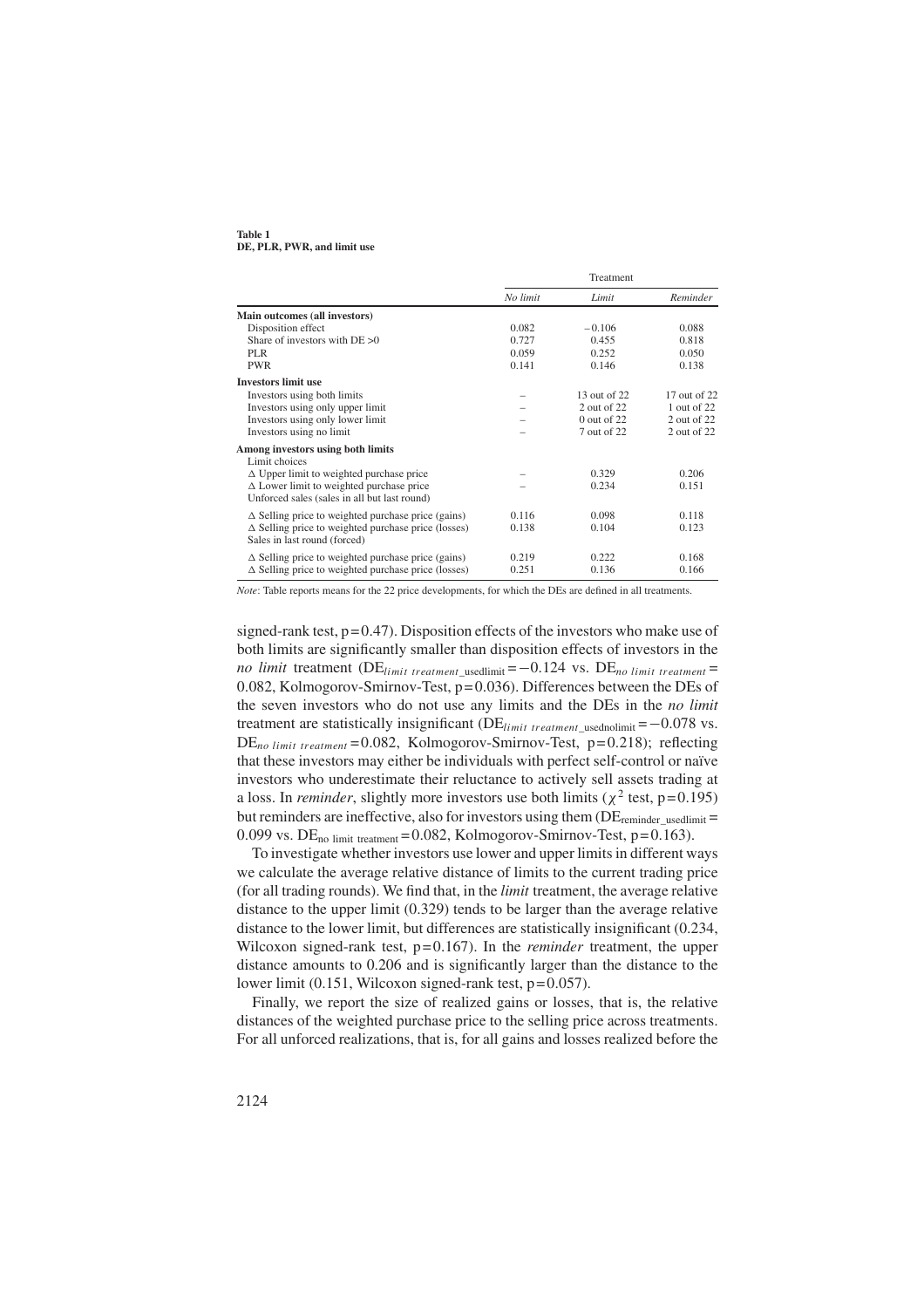last round, losses and gains of investors using both limits tend to be smaller in the *limit* than in the *no limit* treatment but the differences are statistically insignificant (Wilcoxon rank-sum test, two-sided, using individual averages, for losses  $p=0.627$ , for gains  $p=0.556$ ). Relative distances for forced sales in the last round amount to 0.251 for losses and 0.219 for gains in the *no limit* treatment and to 0.136 for losses and 0.222 for gains in the *limit* treatment (Wilcoxon rank-sum test, two-sided, for losses  $p=0.521$  and for gains  $p=0.962$ ). While realized losses in the last round tend to be smaller than gains (0.136 vs. 0.222) in the *limit* treatment, gains and losses investors realize in the last round are of similar size in the *no limit* treatment (as well as in the *reminder* treatment).

Our main result (Result 1) thus reflects three behavioral aspects. First, and most importantly, investors who are offered the possibility to sell gains and losses automatically are less reluctant to sell losses in general (see Section 4.1). Second, investors in the *limit* treatment are also more likely to hold assets with higher prices (see Section 4.2). Third, investors in the limit treatment tend to set the lower limits closer to current prices than upper limits and tend to use the upper limit slightly less frequently than the lower limit (see Section 4.3). In turn, investors in the *limit* treatment realize more losses than gains than in the *no limit* and *reminder* treatments.

## **4.4 Individual characteristics and final payoffs**

Finally, we provide a robustness test on our treatment effects by reporting results from OLS regressions including controls for individual characteristics (see Table 2). We elicited the additional control variables in a post-experimental questionnaire. Our specifications control for the following self-stated variables: Investors' average *math grade* in final secondary school examinations (standardized with higher values corresponding to better grades), investors' gender (using a *male* dummy), investors' *risk-taking* behavior in monetary decisions (ranging from not at all risk seeking to very risk seeking, see Dohmen et al. 2011), a dummy for investors' *stock market experience,* and a standardized measure of investors' *overconfidence.*<sup>16</sup> Models (1a) and (1b) confirm the nonparametric tests: the *limit* treatment reduces the disposition effect significantly, even if we control for individual background variables (which play a minor role compared to the treatment effect). In model (1c), we include how frequently individuals use the upper and lower limit, on average, as additional explanatory variables. Model (1c) shows again that the *limit* treatment, that is, having the possibility to use the automatic selling device, reduces the DE significantly. Within the *limit* treatment, investors who use the

<sup>16</sup> The overconfidence measure is calculated as follows: Participants had to answer six knowledge questions requiring a numerical answer (see the Online Appendix). They had to do so by giving confidence intervals. For each question, subjects were ranked by how far the true answer fell outside of their confidence interval. The sum of ranks for each question determined the overall rank. In the regression analysis, we use the standardized sum of ranks.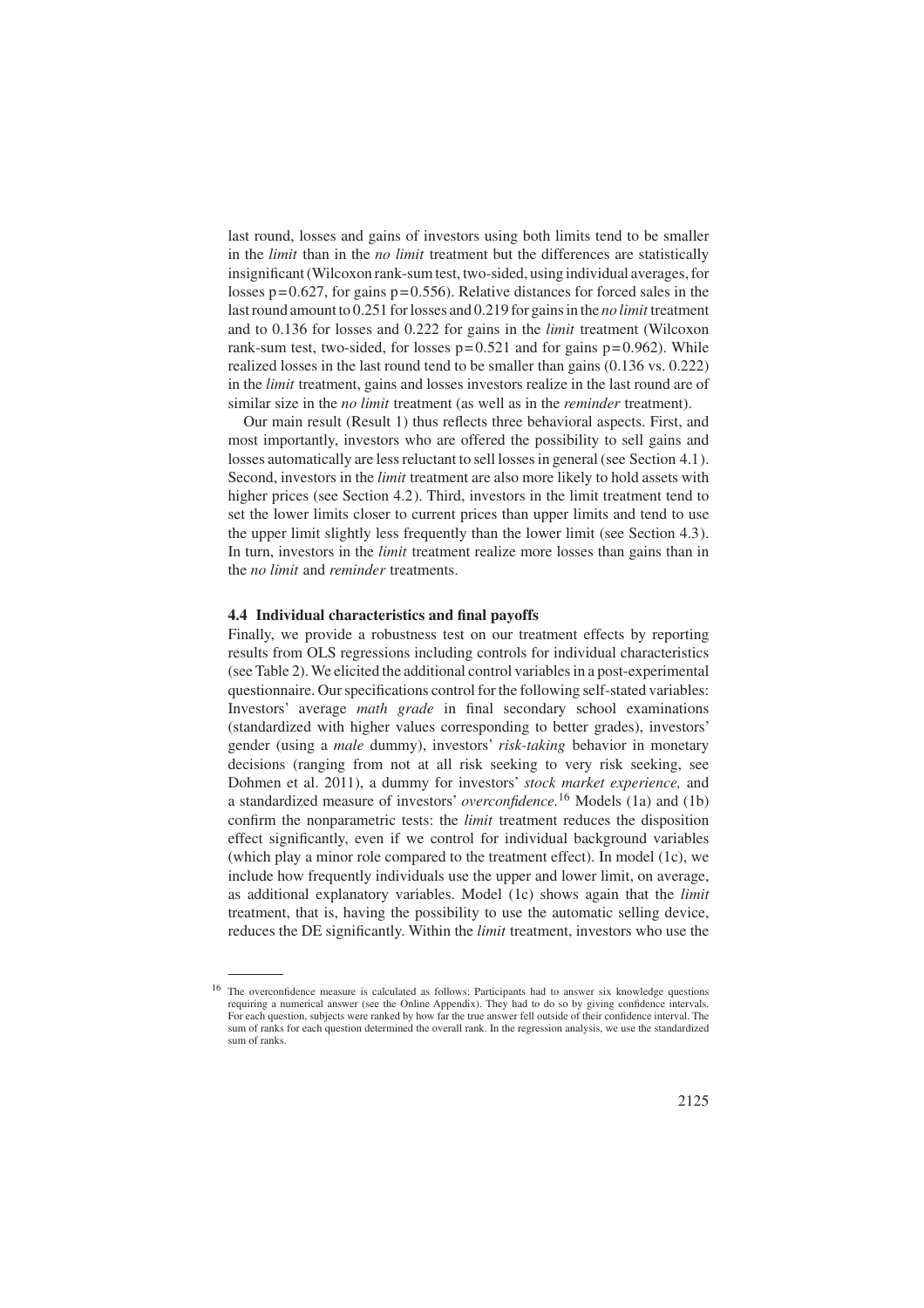#### **Table 2 OLS regression on DEs, PLRs, and total points earned**

|                     | (1a)<br>DE  | (1b)<br>DE  | (1c)<br>DE | (2a)<br><b>PLR</b> | (2b)<br><b>PLR</b> | (2c)<br><b>PLR</b> | (3)<br><b>Total points</b> |
|---------------------|-------------|-------------|------------|--------------------|--------------------|--------------------|----------------------------|
| Dep. var.           |             |             |            |                    |                    |                    |                            |
| Treatment effect    |             |             |            |                    |                    |                    |                            |
| Limit treatment     | $-0.221***$ | $-0.226***$ | $-0.224*$  | $0.185***$         | $0.197***$         | $0.131*$           |                            |
|                     | (0.0682)    | (0.0771)    | (0.109)    | (0.0596)           | (0.0584)           | (0.0632)           |                            |
| Reminder            | $-0.0397$   | $-0.0401$   | $-0.0403$  | $-0.00176$         | 0.00593            | $-0.0996$          |                            |
|                     | (0.0635)    | (0.0696)    | (0.115)    | (0.0225)           | (0.0321)           | (0.0932)           |                            |
| Limit use           |             |             |            |                    |                    |                    |                            |
| Use of upper limit  |             |             | 0.0553     |                    |                    | 0.00503            |                            |
| (share)             |             |             | (0.0648)   |                    |                    | (0.0800)           |                            |
| Use of lower limit  |             |             | $-0.0519$  |                    |                    | 0.116              |                            |
| (share)             |             |             | (0.0963)   |                    |                    | (0.0843)           |                            |
| Disposition effect  |             |             |            |                    |                    |                    | $-210.778***$              |
| (standardized)      |             |             |            |                    |                    |                    | (63.038)                   |
| Controls            |             |             |            |                    |                    |                    |                            |
| Math grade          |             | 0.0130      | 0.0150     |                    | $-0.0255$          | $-0.0291$          | 66.057                     |
| (standardized)      |             | (0.0274)    | (0.0287)   |                    | (0.0204)           | (0.0221)           | (51.647)                   |
| Male                |             | 0.0428      | 0.0448     |                    | $-0.0332$          | $-0.00793$         | 338.351***                 |
|                     |             | (0.0434)    | (0.0422)   |                    | (0.0385)           | (0.0473)           | (112.722)                  |
| Risk taking (money) |             | 0.0370      | 0.0337     |                    | $-0.0371*$         | $-0.0290$          | 58.489                     |
| (standardized)      |             | (0.0223)    | (0.0248)   |                    | (0.0193)           | (0.0192)           | (72.369)                   |
| Overconfidence      |             | $-0.00769$  | $-0.0091$  |                    | 0.0131             | 0.00975            | $-151.408***$              |
| (standardized)      |             | (0.0343)    | (0.0364)   |                    | (0.0215)           | (0.0215)           | (51.364)                   |
| Stock market        |             | $-0.0459$   | $-0.0428$  |                    | $0.135***$         |                    | $0.124*** - 133.286$       |
| experience (std.)   |             | (0.0777)    | (0.0804)   |                    | (0.0418)           | (0.0407)           | (164.715)                  |
| Constant            | $0.119**$   | $0.105*$    | $0.103*$   | $0.0564***$        | 0.0451             | 0.0335             | 2390.100***                |
|                     | (0.0497)    | (0.0565)    | (0.0557)   | (0.0129)           | (0.0323)           | (0.0331)           | (69.775)                   |
| Num. participants   | 70          | 70          | 70         | 70                 | 70                 | 70                 | 70                         |
| Independent obs.    | 24          | 24          | 24         | 24                 | 24                 | 24                 | 24                         |
| R-squared           | 0.184       | 0.234       | 0.238      | 0.206              | 0.320              | 0.353              | 0.354                      |

Columns 1a–1c present DEs; Columns 2a–2c present PLRs; and Column 3 presents total points earned. Robust standard errors are in parentheses and clustered on 24 different price developments. \*\*\* p <0.01, \*\* p <0.05, \* p <0.1 The variables use of lower limit and use of upper limit equal zero in the *no limit* treatment. *Note*: The regressions exclude the two participants for whom the PLR and DE are undefined.

lower limit more frequently tend to also have lower DEs.<sup>17</sup> Investors using the upper limit more frequently tend to have higher DEs. However, the coefficients for limit use are small and statistically insignificant.

Models (2a-2c) repeat the analysis for investors' PLRs. In line with the nonparametric results, the *limit* treatment significantly increases investors' PLRs. Finally, model (3) relates the standardized disposition effects to the total number of points earned in the experiment. On average, an increase by one standard deviation of the individual DE decreases the total number of points earned by around 211 points.<sup>18</sup>

<sup>17</sup> Note that limit use in these regressions is defined as "0" for the *no limit* treatment and corresponds to the average limit use of an investor in the *limit* and *reminder* treatment.

<sup>&</sup>lt;sup>18</sup> It is worthwhile to note that although the *limit* treatment significantly reduces the disposition effect, it does not significantly increase the total number of points earned in our experiment. The median number of total points is 2,561.9, whereas the median for the investors in the *limit* treatment is 2,584.45 (Wilcoxon signedrank test, p >0.10). However, in our trading environment, it is, by design, likely that a significant difference in disposition effects translates into significant differences in total points earned with a longer trading horizon.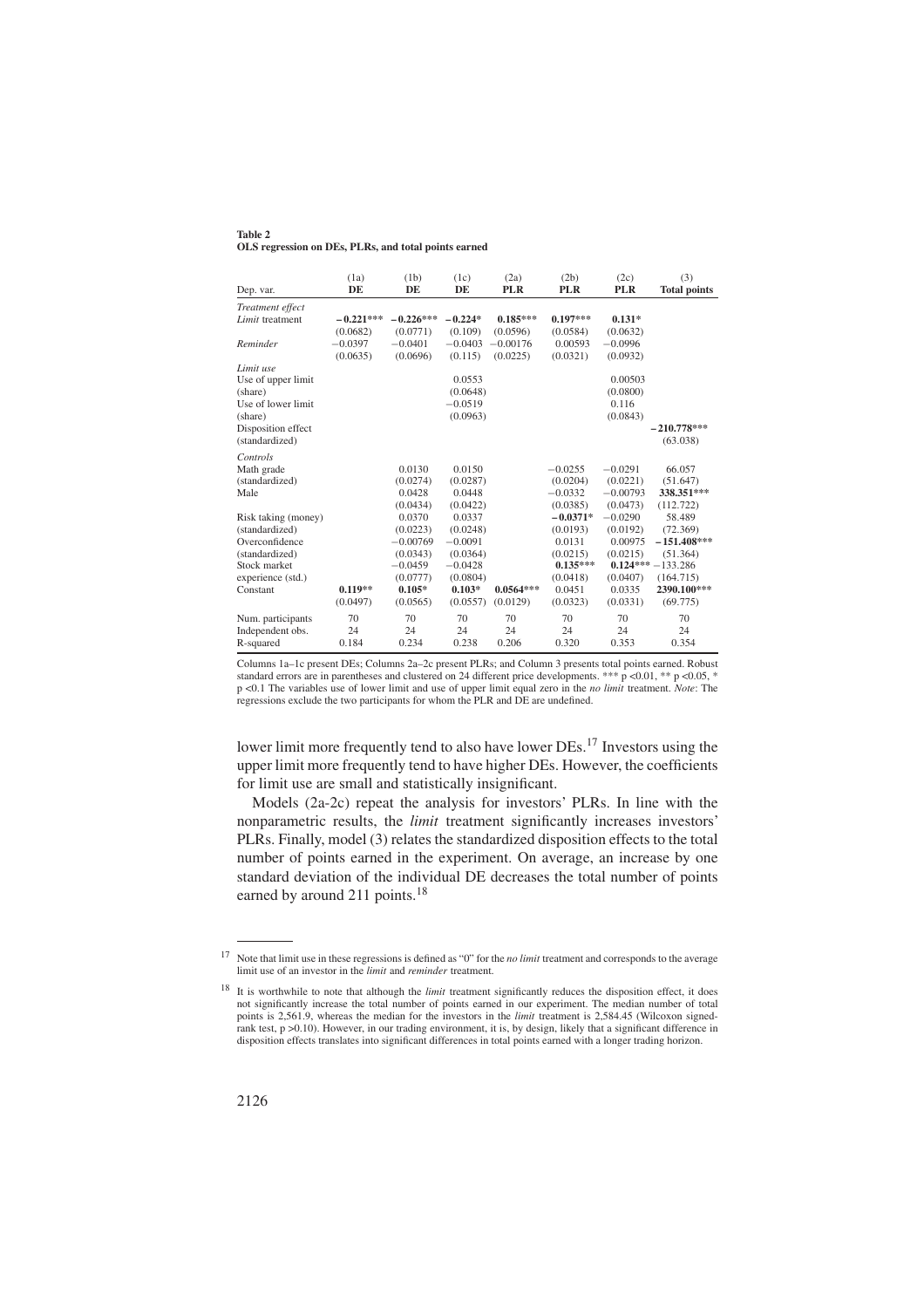# **5. Discussion and Conclusion**

We investigated the role of stop-loss and take-gain orders for the disposition effect in a trading environment that abstracts from several explanations for the disposition effect (such as explicit transaction costs, tax reasons, portfolio balancing and beliefs in mean reversion). In the experimental treatments, investors can either (1) only actively sell assets (*no limit* treatment), (2) have the additional possibility to sell assets by using automatic stop-loss and take-gain options (*limit* treatment), or (3) can prespecify selling plans and are reminded about the selling plans if a price limit is hit (*reminder* treatment). Our results provide evidence that automatic selling devices causally reduce the disposition effect by helping investors to realize their losses whereas reminders about selling plans are ineffective.

The findings from our experiment highlight the role of time-inconsistent behavior for the disposition effect. The *limit* treatment allows our investors to commit to selling an asset that trades at a loss before the loss actually occurs, and results in relatively low disposition effect measures. Neither the *reminder* treatment nor the *no limit* treatment offer this opportunity and both yield significantly higher disposition effects. Rational behavior as well as alternative utility models that do not (explicitly or implicitly) include timeinconsistencies cannot explain these treatment effects (i.e., the reduction of investors' disposition effect through automatic selling devices). Explanations for the disposition effect, such as prospect theory, pride seeking, and regret minimization, or theories of realization utility need to model time-inconsistent behavior explicitly or implicitly (see Barberis 2012) to be able to explain why automatic sales may help to reduce the disposition effect. Further, as disposition effects in the *reminder* treatment are not lower than in the *no limit* treatment, it is unlikely that lower affect in decision making (hot vs. cold effects; see also Loewenstein 2005) or theories of cognitive dissonance, such as investors'avoidance of acknowledging personal purchase failures (see, e.g., Chang, Solomon, and Westerfield 2016) alone can explain the reduction of investors' disposition effects.

In our experiment, automatic selling devices helped investors to increase the proportion of losers realized but did not affect the proportion of winners realized. This asymmetric impact of the *limit* treatment on the disposition effect suggests that time-inconsistent behavior matters indeed for the disposition effect. In contrast to stop-loss orders, take-gain orders do not allow investors to commit postponing (impulsive) trades at a gain. Instead, if at all, take-gain orders may remind investors about the size of gains they planned to realize ex ante. Future research may thus investigate whether investors who have an impulsive inclination to realize small short term gains may benefit from a trading device that allows them to ex ante commit to realizing gains later (at a larger prespecified size).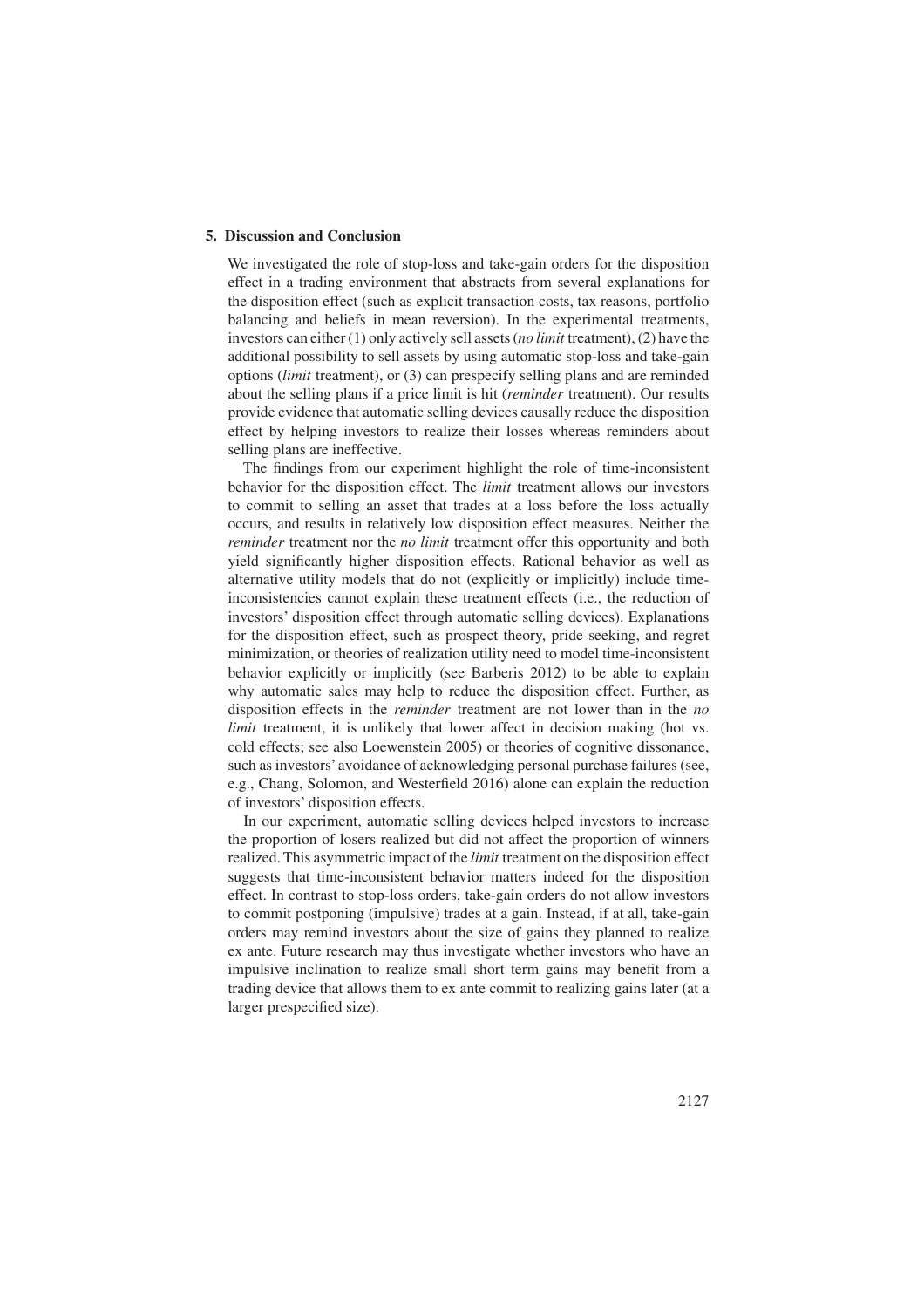#### **References**

Barberis, N. 2012. A model of casino gambling. *Management Science* 58:35–51.

Barberis, N., and W. Xiong. 2009. What drives the disposition effect? An analysis of a long-standing preferencebased explanation. *Journal of Finance* 64:751–84.

———. 2012. Realization utility. *Journal of Financial Economics* 104:251–71.

Ben-David, I., and D. Hirshleifer. 2012. Are investors really reluctant to realize their losses? Trading responses to past returns and the disposition effect. *Review of Financial Studies* 25:2485–532.

Bleichrodt, H., A. Cillo, and E. Diecidue. 2010. A quantitative measurement of regret theory. *Management Science* 56:161–75.

Chang, T. Y., D. H. Solomon, and M. M. Westerfield. 2016. Looking for someone to blame: Delegation, cognitive dissonance, and the disposition effect. *Journal of Finance* 71:267–302.

Dhar, R., and N. Zhu. 2006. Up close and personal: Investor sophistication and the disposition effect. *Management Science* 52:726–40.

Dohmen, T., A. Falk, D. Huffman, U. Sunde, J. Schupp, and G. G. Wagner. 2011. Individual risk attitudes: Measurement, determinants, and behavioral consequences. *Journal of the European Economic Association* 9:522–50.

Ferris, S. P., R. A. Haugen, and A. K. Makhija. 1988. Predicting contemporary volume with historic volume at differential price levels: Evidence supporting the disposition effect. *Journal of Finance* 43:677–97.

Fischbacher, U. 2007. z-Tree: Zurich toolbox for ready-made economic experiments. *Experimental Economics* 10:171–78.

Frydman, C., N. Barberis, C. Camerer, P. Bossaerts, and A. Rangel. 2014. Using neural data to test a theory of investor behavior: An application to realization utility. *Journal of Finance* 69:907–946.

Frydman, C. and A. Rangel. 2014. Debiasing the disposition effect by reducing the saliency of information about a stock's purchase price. *Journal of Economic Behavior & Organization* 107:541–52.

Greiner, B. 2004. An online recruitment system for economic experiments. In *Forschung und wissenschaftliches Rechnen GWDG Bericht 63*, ed. K. Kremer and V. Macho, 79–93. Göttingen: Gesellschaft für Wissenschaftliche Datenverarbeitung.

Grinblatt, M., and M. Keloharju. 2001. What makes investors trade? *Journal of Finance* 56:589–616.

Henderson, V. 2012. Prospect theory, liquidation, and the disposition effect. *Management Science* 58:445–60.

Hens, T., and M. Vlcek. 2011. Does prospect theory explain the disposition effect? *Journal of Behavioral Finance*  $12:141-57$ 

Imas, A. 2016. The realization effect: Risk-taking after realized versus paper losses. *American Economic Review* 106:2086–109.

Ingersoll, J. E., and L. J. Jin. 2013. Realization utility with reference-dependent preferences. *Review of Financial Studies* 26:723–67.

Jin, L., and A. Scherbina. 2011. Inheriting losers. *Review of Financial Studies* 24:786–820.

Kaustia, M. 2010a. Disposition effect. In *Behavioral finance (Robert W. Kolb Series in Finance)*, eds. H. K. Baker and J. R. Nofsinger. Hoboken, NJ: John Wiley and Sons.

———. Prospect theory and the disposition effect. *Journal of Financial and Quantitative Analysis* 45:791–812.

Kuhnen, C. M. 2015. Asymmetric learning from financial information. *Journal of Finance* 70:2029–62.

Kumar, A. 2009. Hard-to-value stocks, behavioral biases, and informed trading. *Journal of Financial and Quantitative Analysis* 44:1375–401.